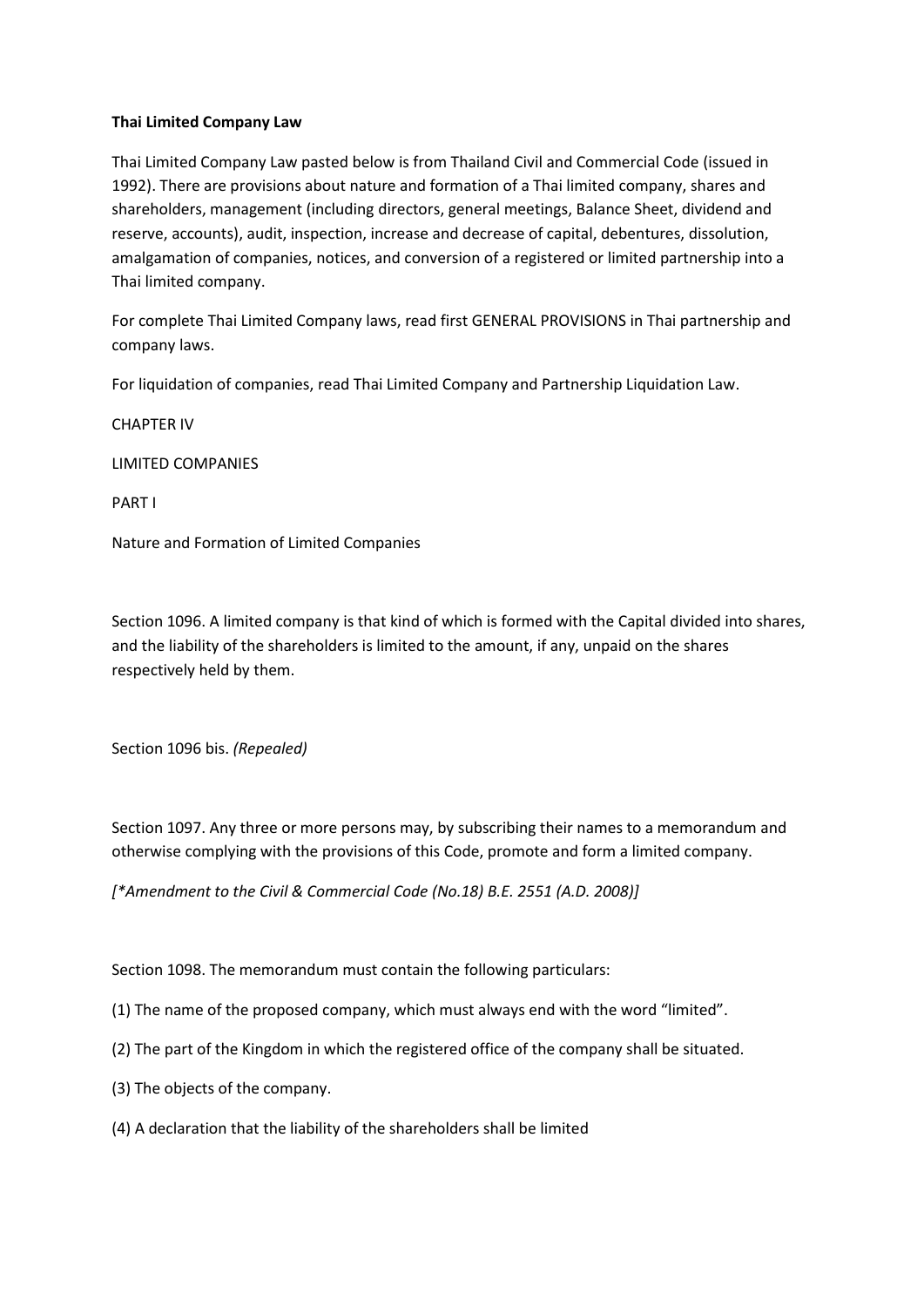(5) The amount of share capital with which the company proposes to be registered, and the divisions thereof into shares of a fixed amount.

(6) The names, addresses, occupations and signatures of the promoters, and the number of shares subscribed by each of them.

Section 1099. The memorandum must be made in two original copies at least and signed by the promoters, and the signatures shall be certified by two witnesses.

One of the copies of the memorandum must be deposited and registered at the Registration Office of that part of the Kingdom in which the registered office of the company is declared to be situated.

Section 1100. Every promoter must subscribe at least one share.

The liability of the directors of a limited company may be unlimited.

In such case, a statement to that effect must be inserted in the memorandum.

The unlimited liability of a director terminates at the expiration of two years after the date at which he ceased to hold office.

Section 1102. No invitation to subscribe for shares shall be made to the public.

Section 1103. *(Repealed)*

Section 1104. The whole number of shares with which the company proposes to be registered must be subscribed or allotted before registration of the company.

Section 1105. Shares may not be issued at a lower price than their nominal amount.

The issue of shares at a higher price than their nominal amount is permissible, if sanctioned by the memorandum. In such case the excess amount must be paid together with the first payment.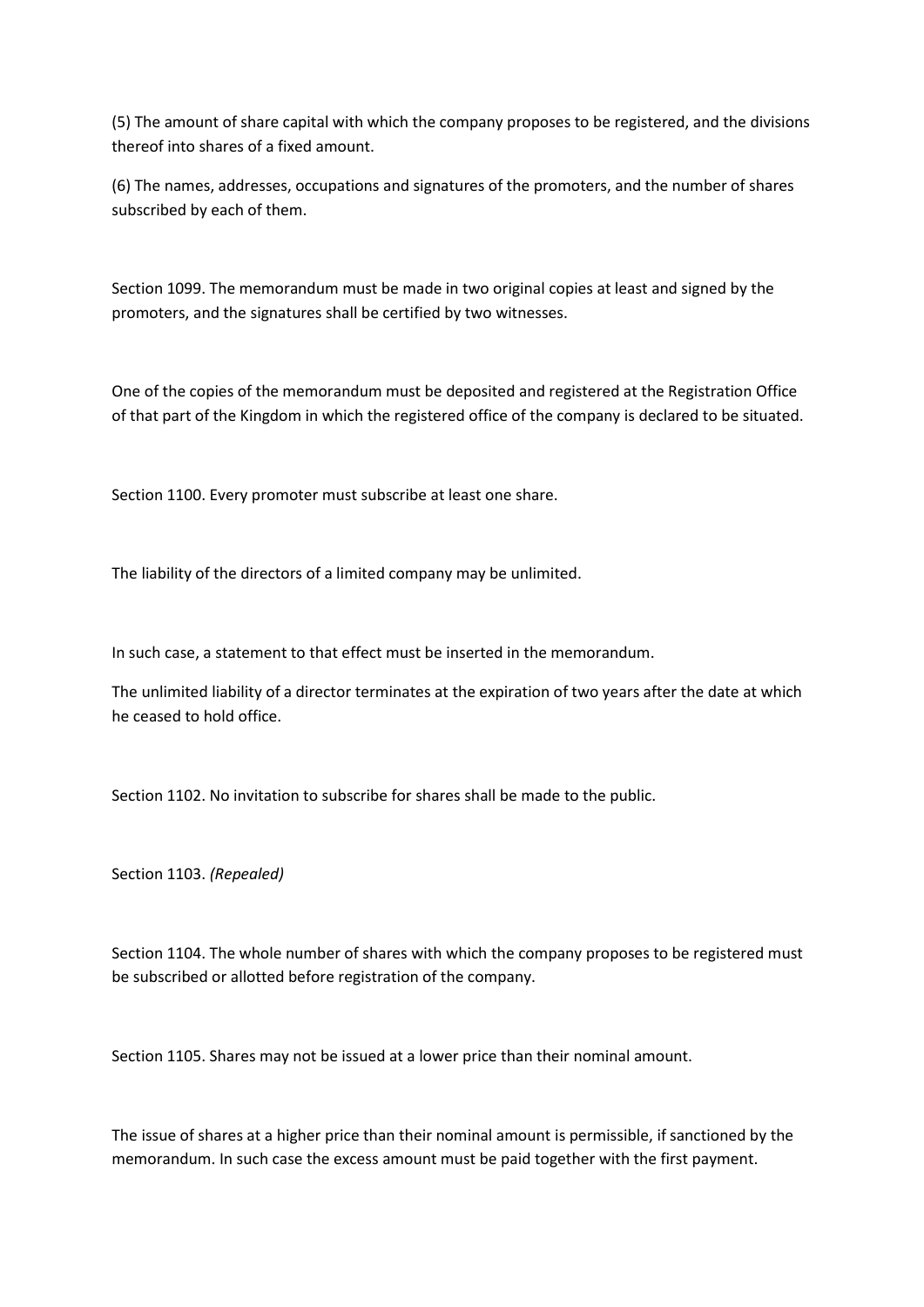The first payment on the shares must not be less than twenty-five per cent of their nominal amounts.

Section 1106. A person by subscribing for shares bind himself, on condition that the company be formed, to pay to the company the amount of such shares in conformity with the prospectus and regulations.

Section 1107. When all the shares to be paid in money have been subscribed, the promoters must without delay hold a general meeting of subscribers which shall be called the statutory meeting.

The promoters shall, at least seven days before the day on which the meeting is to be held, forward to every subscriber a statutory report, duly certified by them, containing the particulars of the business to be transacted at the statutory meeting under the following Section.

The promoters shall cause a copy of the statutory report, certified as by this Section required, to be filed with the Registrar of companies forthwith after sending thereof to the subscribers.

The promoters shall also cause a list showing the names, descriptions and addresses of the subscribers, and the number of shares subscribed by them respectively, to be produced at the meeting.

The provisions of Section 1176, 1187, 1188, 1189, 1191, 1192 and 1195 shall apply *mutatis mutandis* to statutory meeting.

Section 1108. The business to be transacted at the statutory meeting:

(1) The adoption of the regulations of the company, if any.

(2) The ratification of any contracts entered into and any expenses incurred by the promoters in promoting the company.

(3) The fixing of the amount, if any, to be paid to the promoters.

(4) The fixing of the number of preference shares, if any, to be issued, and the nature and extent of the preferential rights accruing to them.

(5) The fixing of the number of ordinary shares or preference shares to be allotted as fully or partly paid-up otherwise than in money, if any, and the amount up to which they shall be considered as paid-up. The description of the service or property in return for which such ordinary shares or preference shares shall be allotted as paid-up shall be expressly laid down before the meeting.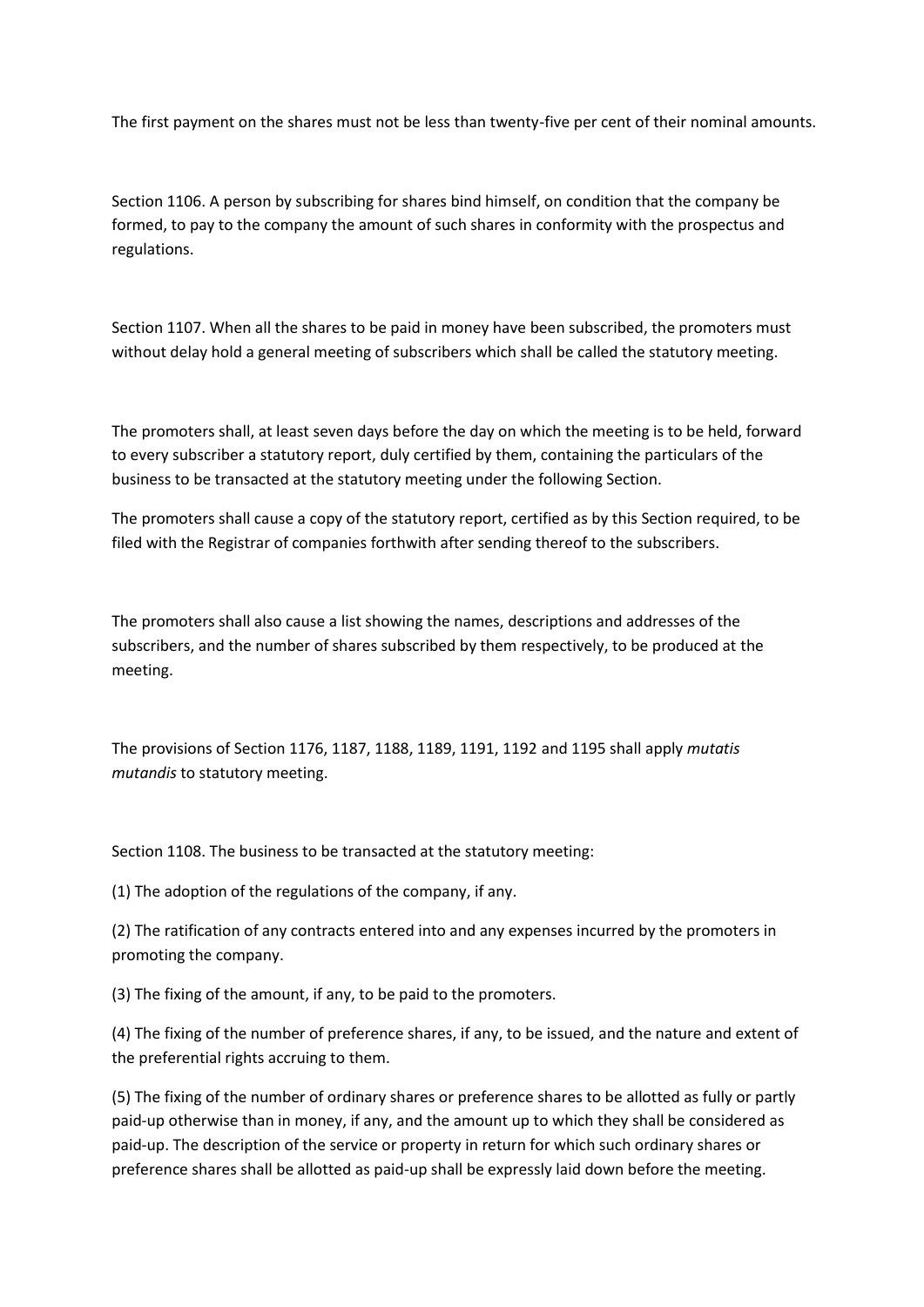(6) The appointment of the first directors and auditors and the fixing of their respective powers.

Section 1109. A promoter or a subscriber who has a special interest in a resolution cannot exercise the right of voting.

No resolution of the statutory meeting are valid unless passed by a majority including at least one half of the total number of subscribers entitled to vote, and representing at least one half of the total number of shares of such subscribers.

Section 1110. After the statutory meeting is held, the promoters shall hand over the business to the directors.

The directors shall thereupon cause the promoters and subscribers to pay forthwith upon each share payable in money such amount, not less than twenty-five per cent, as provided by the prospectus, notice, advertisement or invitation.

Section 1111. When the amount mentioned in Section 1110 has been paid, the directors must apply for the registration of the company.

The application and entry in the register must contain, in conformity with the decisions of the statutory meeting, the following particulars:

(1) The total number of shares subscribed or allotted, distinguishing ordinary shares and preference shares.

(2) The number of ordinary shares or preference shares allotted as fully or partly paid-up otherwise than in money, and in the latter case, the extent to which they are so paid up.

(3) The amount already paid in money on each share.

- (4) The total amount of money received in respect of shares.
- (5) The names, occupations and addresses of the directors.

(6) If the directors have power to act separately, their respective powers and the number or names of the directors whose signature is binding on the company.

(7) The period, if any has been fixed, for which the company is formed.

(8) The address of the principal of business office and of all branch offices.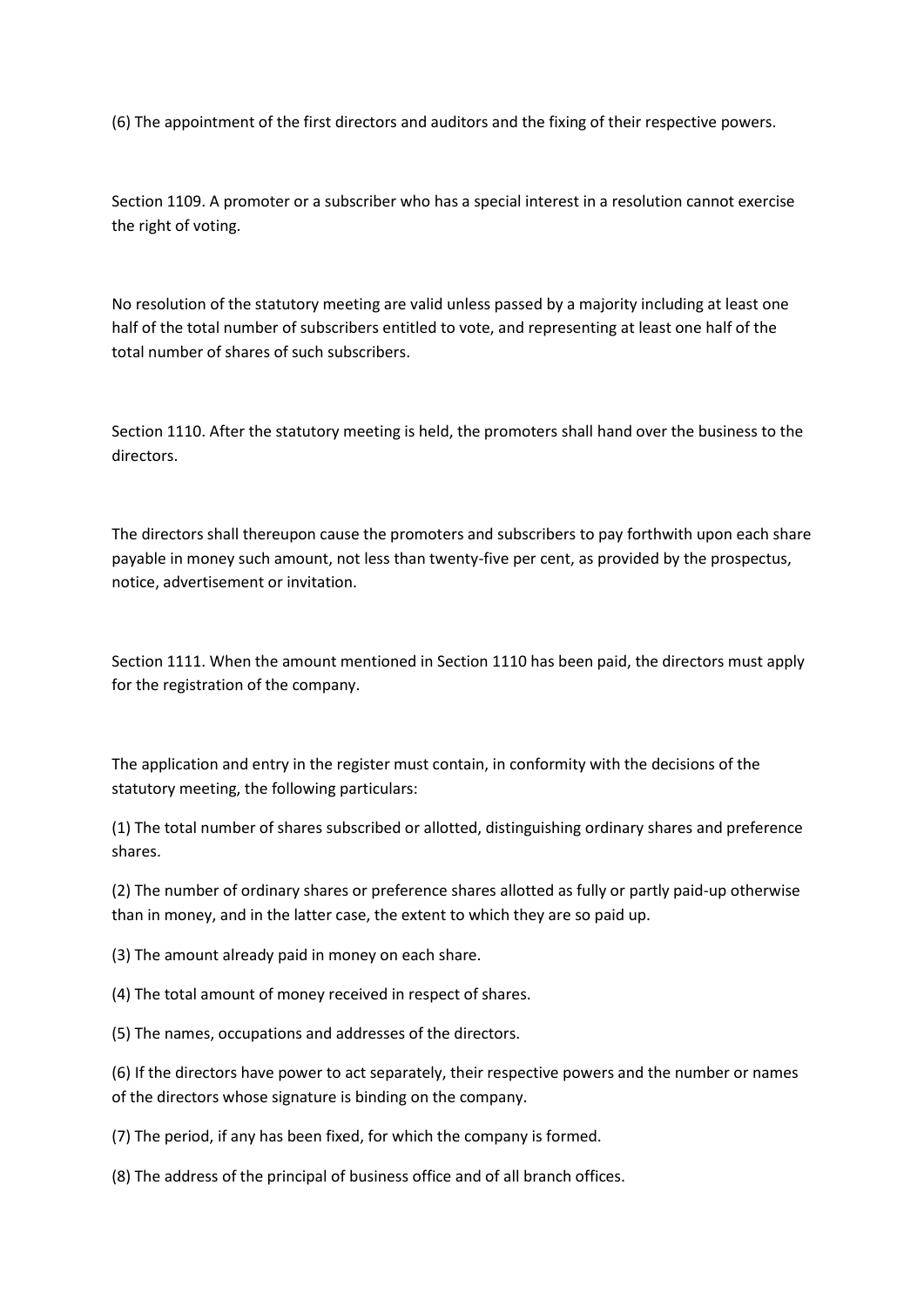The entry may contain any other particulars which the directors may deem expedient to make to the public.

The application must be accompanied by the copy of the regulations, if any, and of the proceedings of the statutory meeting, both certified by the signature of at least one director.

A certificate of registration shall be delivered to the company.

Section 1111/1\*. In forming a company, the directors may, upon completing all the following steps on the day the memorandum of association is made by the promoters; apply for registration of the memorandum of association and registration of the company on the same day.

- 1. Have all shares to be registered by the company subscribed;
- 2. Hold a statutory meeting to consider the business as provided in Section 1108, the meeting being attended by all promoters and subscribers and the business to be transacted at the meeting being approved by all promoters and subscribers;
- 3. Have the promoters hand over the business to the directors; and
- 4. Have the directors cause the subscribers to pay the amount for each share as provided in Section 1110 paragraph two and the amount is actually paid.

*[\*Amendment to the Civil & Commercial Code (No. 18) B.E. 2551 (A.D. 2008)]*

Section 1112. If registration does not take place within three months after the statutory meeting, the company is not formed, and all the money received from the applicants must be repaid without deduction.

If any such money has not been so repaid within three months after the statutory meeting, the directors of the company are jointly liable to repay that money with interest from the expiration of the three months.

Provided that a director shall not be liable for repayment of interest if he proves that the loss of money or delay was not due to his fault.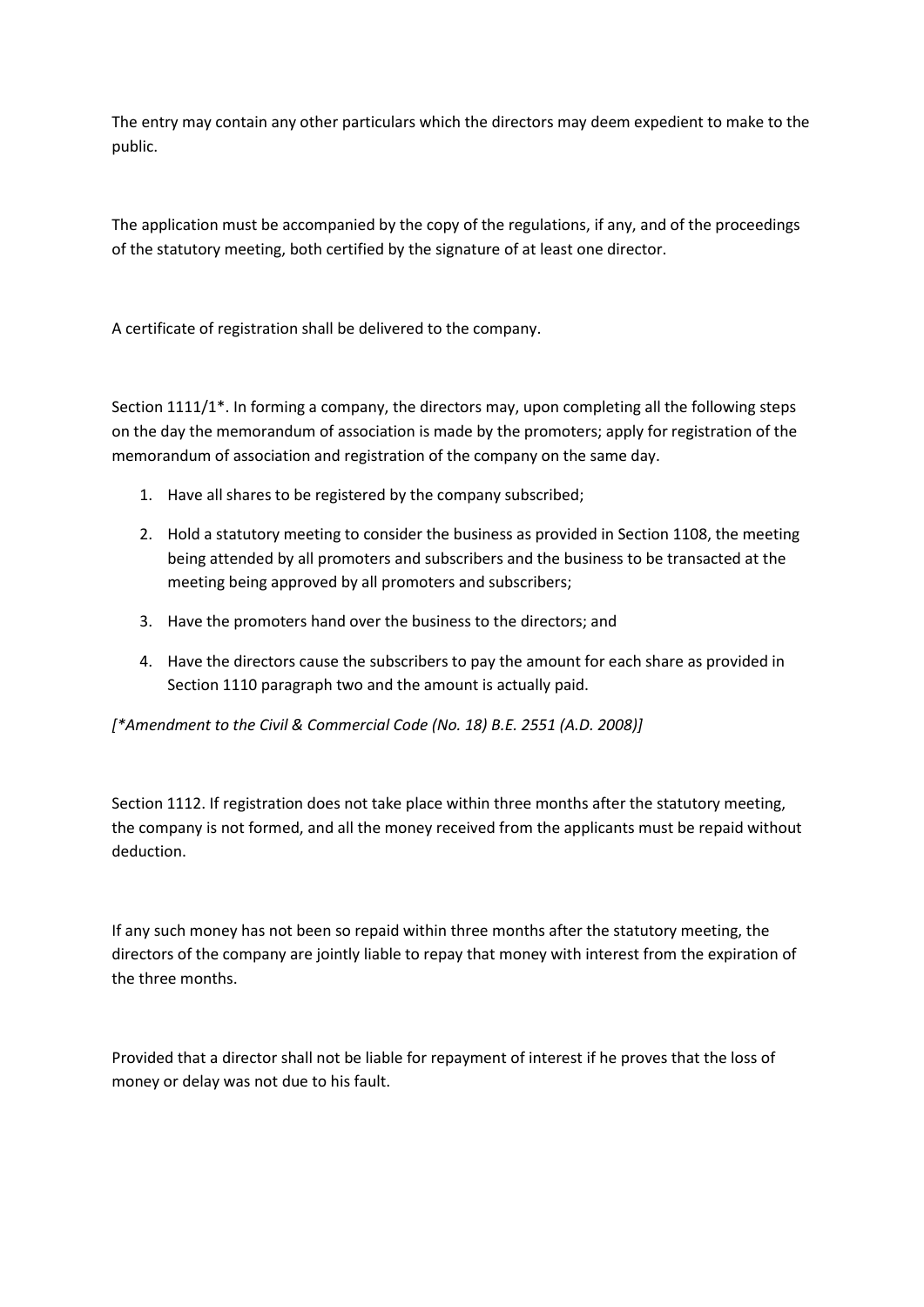Section 1113. The promoters of the company are jointly and unlimitedly liable for all obligations and disbursement not approved by the statutory meeting; even if approved they remain so liable until the registration of the company.

Section 1114. After a company is registered, a subscriber of shares cannot enter a claim for cancellation by the Court of his subscription on the ground of, mistake, duress or fraud.

Section 1115. If the name inserted in a memorandum is identical with the name of an existing registered company or with the name inserted in a registered memorandum, or so nearly resembling the same as to be likely to deceive the public, any interested person can enter a claim for compensation against the promoters of the company and can ask for an order from the Court that the name be changed.

Upon such order being made, the new name must be registered in the place of the former name and the certificate of registration must be altered accordingly.

Section 1116. Any interested person is entitled to obtain from any company a copy of its memorandum and registration, for which a sum not exceeding one Baht per copy may be charged by the company.

PART II

Shares and Shareholders

Section 1117. The amount of a share may not be less than five Baht.

Section 1118. Shares are indivisible.

If a share is held by two or more persons in common, they must appoint one of them to exercise their rights as shareholders.

Persons holding a share in common are jointly liable to the company for payment of the amount of the share.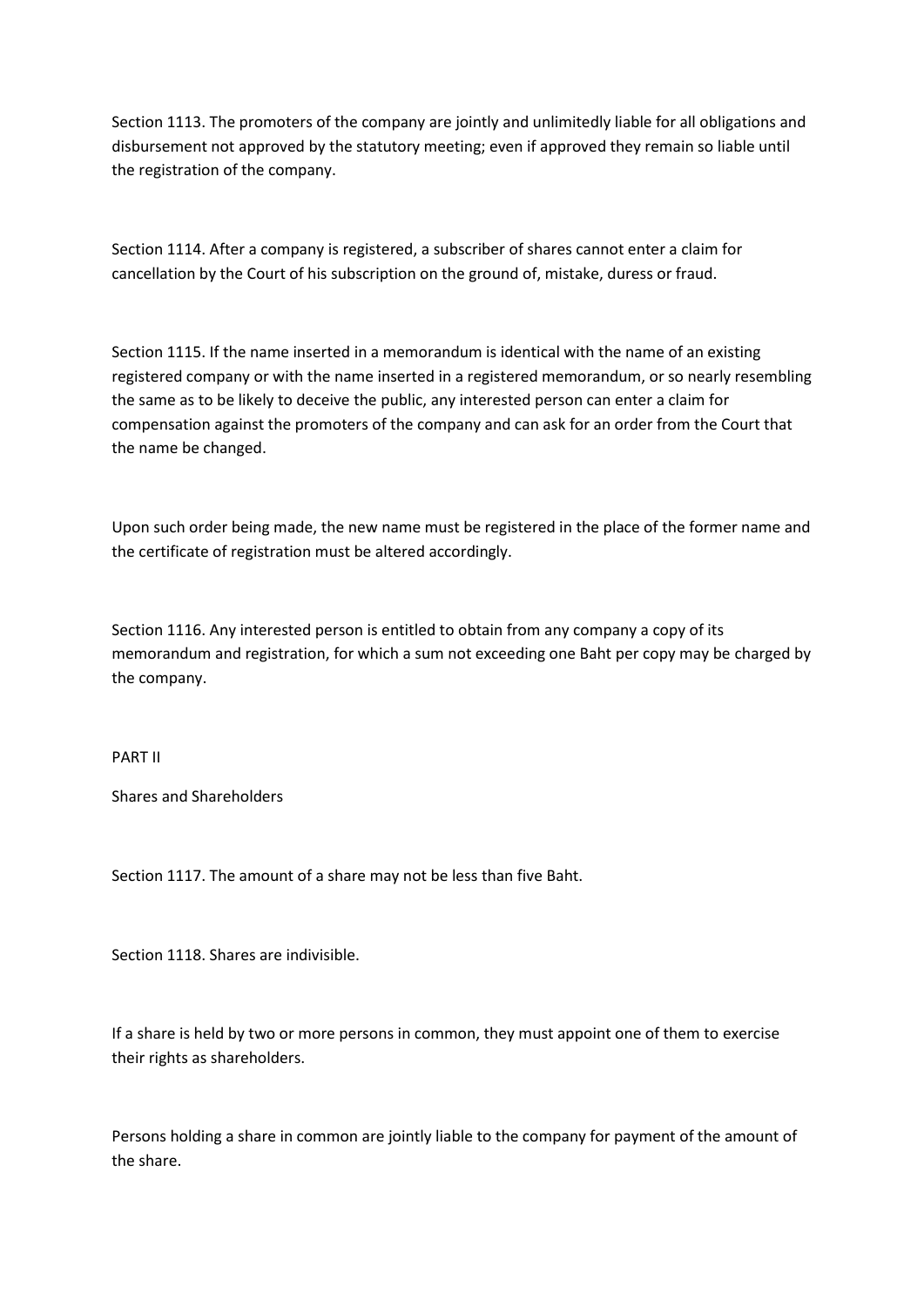Section 1119. The whole amount of every share must be paid in money, except shares allotted under Section 1108 sub-section 5, or under Section 1221.

A shareholder cannot avail himself of a set-off against the company as to payments on shares.

Section 1120. Unless otherwise decided by a general meeting, the directors may make calls upon the shareholders in respect of al money being due on their shares.

Section 1121. Twenty-one days notice at least must be given by registered letter of each call and each shareholder must pay the amount of such call to the person and at the time and place fixed by the directors.

Section 1122. If the call payable in respect of any share has not been paid on the day fixed for payment thereof, the holder of such share is bound to pay interest from the day fixed for payment to the time of the actual payment.

Section 1123. If a shareholder fails to pay a call on the day fixed for payment thereof, the directors may give him notice by registered letter to pay such call with interest.

The notice must fix a reasonable time within which such call and interest must be paid.

It must also fix the place where payment must be made. The notice may also state that in the case of non-payment the share in respect of which such call was made may be forfeited.

Section 1124. If a statement as to forfeiture has been made in the notice the directors may, as long as the call and interest remain unpaid, declare the shares to be forfeited.

Section 1125. Shares forfeited must be sold without delay by public auction. The proceeds must be applied to the payment of the call and interest due. The surplus, if any must be returned to the shareholder.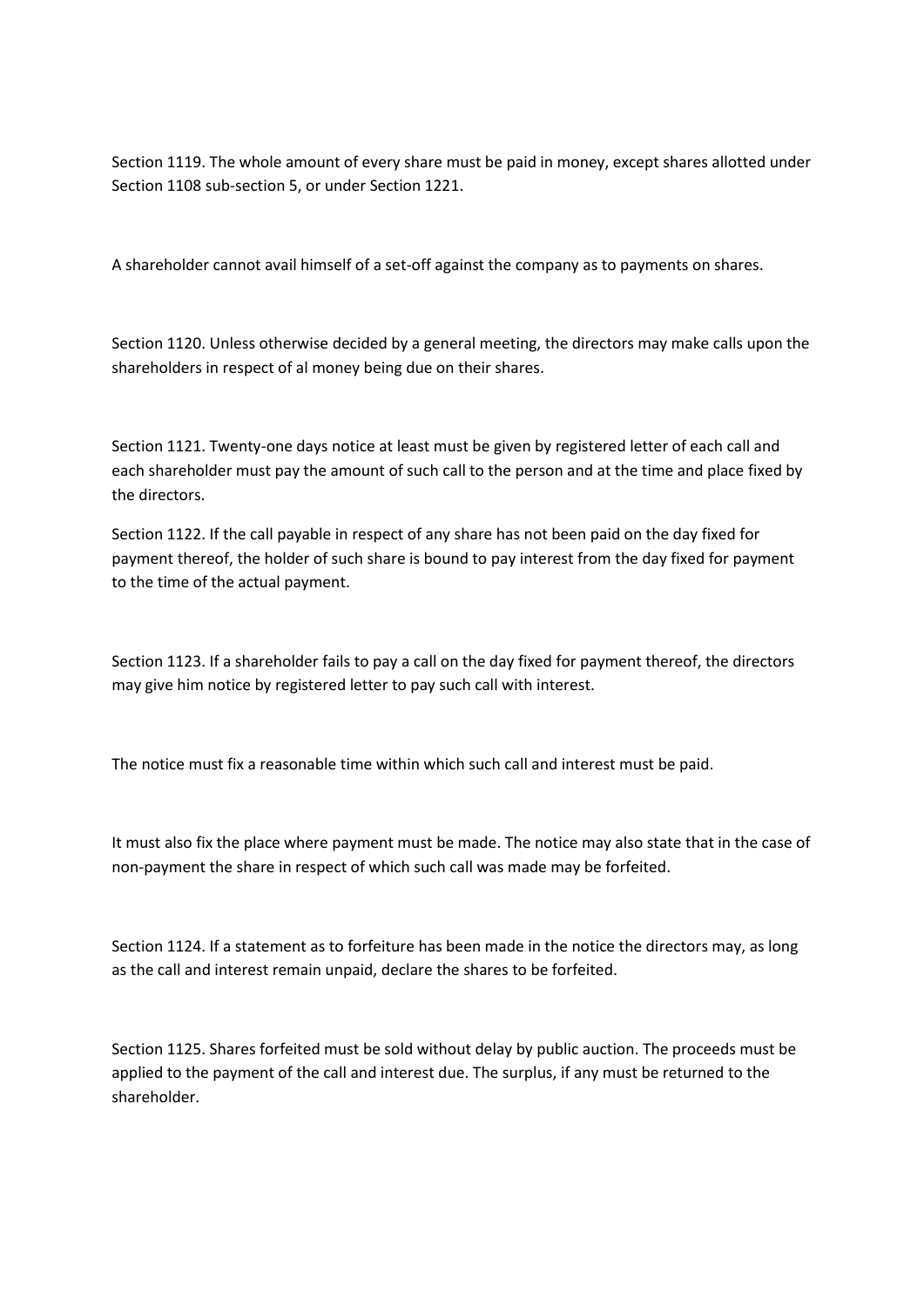Section 1126. The title of the purchaser of the forfeited share is not affected by any irregularity in the proceedings of such forfeiture and sale.

Section 1127. A certificate or certificates shall be delivered to each shareholder for the shares held by him.

The delivery of a certificate may be subject to the payment of such fee, not exceeding fifty satang, as the directors may decide.

Section 1128. Every certificate of shares shall be signed by one of the directors at least, and shall bear the seal of the company.

It must contain the following particulars:

- 1. The name of the company.
- 2. The numbers of the shares to which it applies.
- 3. The amount of each share.
- 4. In the case the shares are not fully paid up, the amount paid on each share.
- 5. The name of the shareholder or a statement that the certificate is to bearer.

Section 1129. Shares are transferable without the assets of the company unless, in case of shares entered in a name certificate, it is otherwise provided in the regulations of the company.

The transfer of shares entered in a name certificate is void unless made in writing and signed by the transferor and the transferee whose signatures shall be certified by one witness at least.

Such transfer is invalid as against the company and third person until the fact of the transfer and the name and address of the transferee are entered in the register of shareholders.

Section 1130. The company may decline to register a transfer of shares on which a call is due.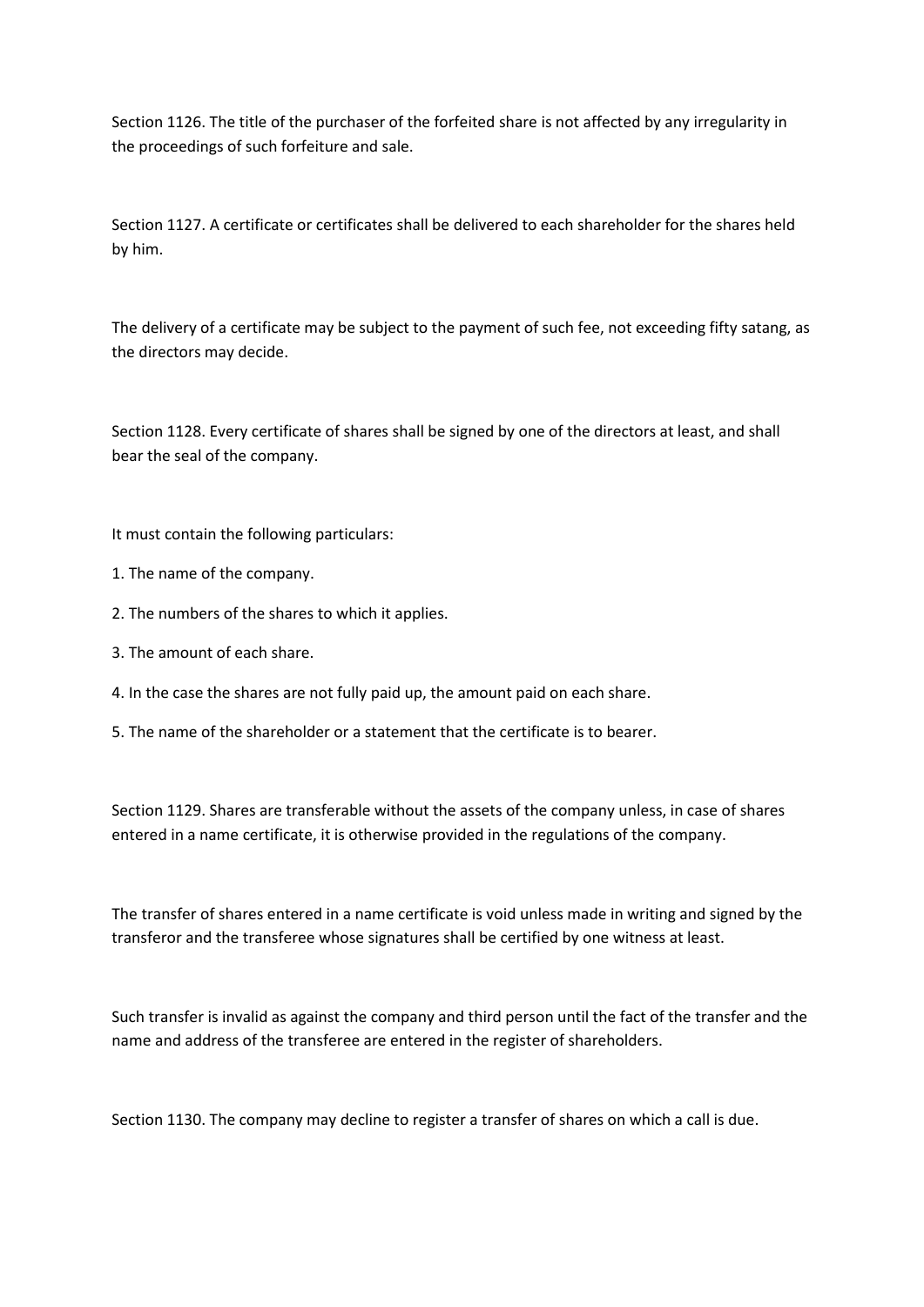Section 1131. The transfer book may be closed during fourteen days immediately preceding the ordinary general meeting.

Section 1132. If by some event such as the death or bankruptcy of any shareholder, another person becomes entitled to a share, the company shall, on surrender of the share certificate when possible, and on proper evidence being produced, register such other person as a shareholder.

Section 1133. The transferor of a share not fully paid up continues to be liable for the full amount unpaid thereon, provided that:

(1) No transferor shall be liable in respect to any obligation of the company incurred after the transfer.

(2) No transferor shall be liable to continue unless it appears to the Court that the existing shareholders are unable to satisfy the contributions required to be made by them.

No action against the transferor for such liability can be entered later than two years after the transfer has been entered in the register of shareholders.

Section 1134. Certificates to bearer may be issued only if authorized by the regulations of the company and for shares which are fully paid up. In such case the holder of a name certificate is entitled to receive certificate to bearer on surrendering the name certificate for cancellation.

Section 1135. Shares entered in a certificate to bearer are transferred by the mere delivery of certificate.

Section 1136. The holder of a certificate to bearer is entitled to receive a name certificate on surrendering the certificate to bearer for cancellation.

Section 1137. If it is prescribed by the regulations of the company that a director must hold a certain number of shares of the company as a qualification for such office, such shares must be shares entered in a name certificate.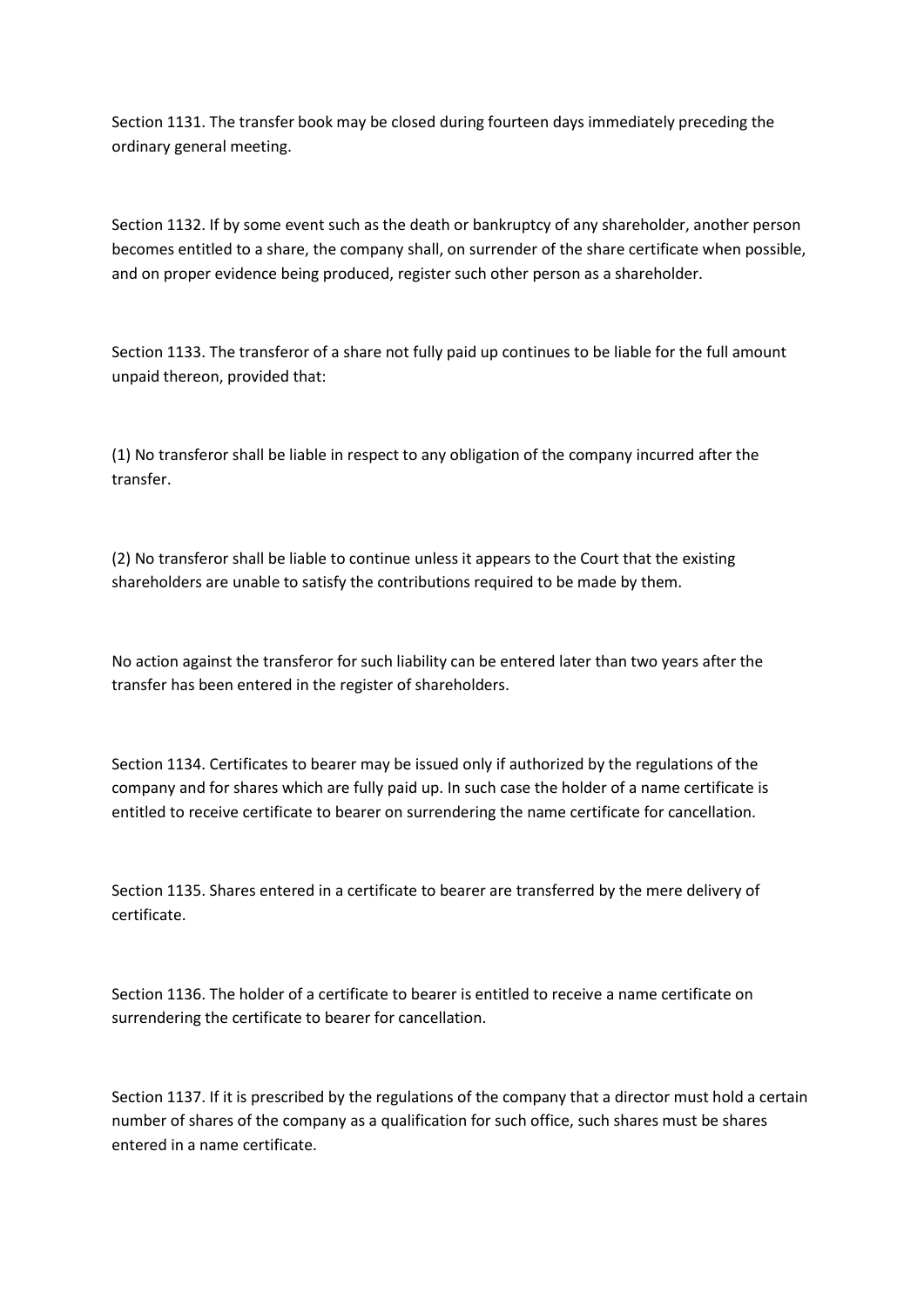Section 1138. Every limited company must keep a register of shareholders containing the following particulars:

1. The names and addresses, and occupations, if any, of the shareholders, a statement of the shares held by each shareholder, distinguishing each share by its number and of the amount paid or agreed to be considered as paid on the shares of each shareholder.

2. The date at which each person was entered in the register as a shareholder.

3. The date at which each shareholder ceased to be a shareholder.

4. The numbers and date of certificates issued to bearer, and the respective numbers of shares entered in each such certificate.

5. The date of cancellation of any name certificate or certificate bearer.

Section 1139. The register of shareholders commencing from the date of the registration of the company shall be kept at the registered office of the company. It shall be gratuitously open to inspection by the shareholders, during business hours, subjected to such reasonable restrictions as the directors may impose, but not less than 2 hours a day.

It shall be the duty of the directors to send once at least in every year to the Registrar, and not later than on the fourteenth day after the ordinary meeting, a copy of the list of all shareholders at the time such meeting and those who have ceased to be shareholders since the date of the last ordinary meeting. Such list shall include all particulars specified in the foregoing section.

Section 1140. Any shareholders is entitled to require a copy of such register or of any part thereof to be delivered to him on payment of fifty satang for every hundred words required to be copied.

Section 1141. The register of shareholders is presumed to be correct evidence of any matters directed or authorized by law to be inserted therein.

Section 1142. If preference shares have been issued, the preferential rights attributed to such shares cannot be altered.

Section 1143. A limited company may not own its own shares or take them in pledge.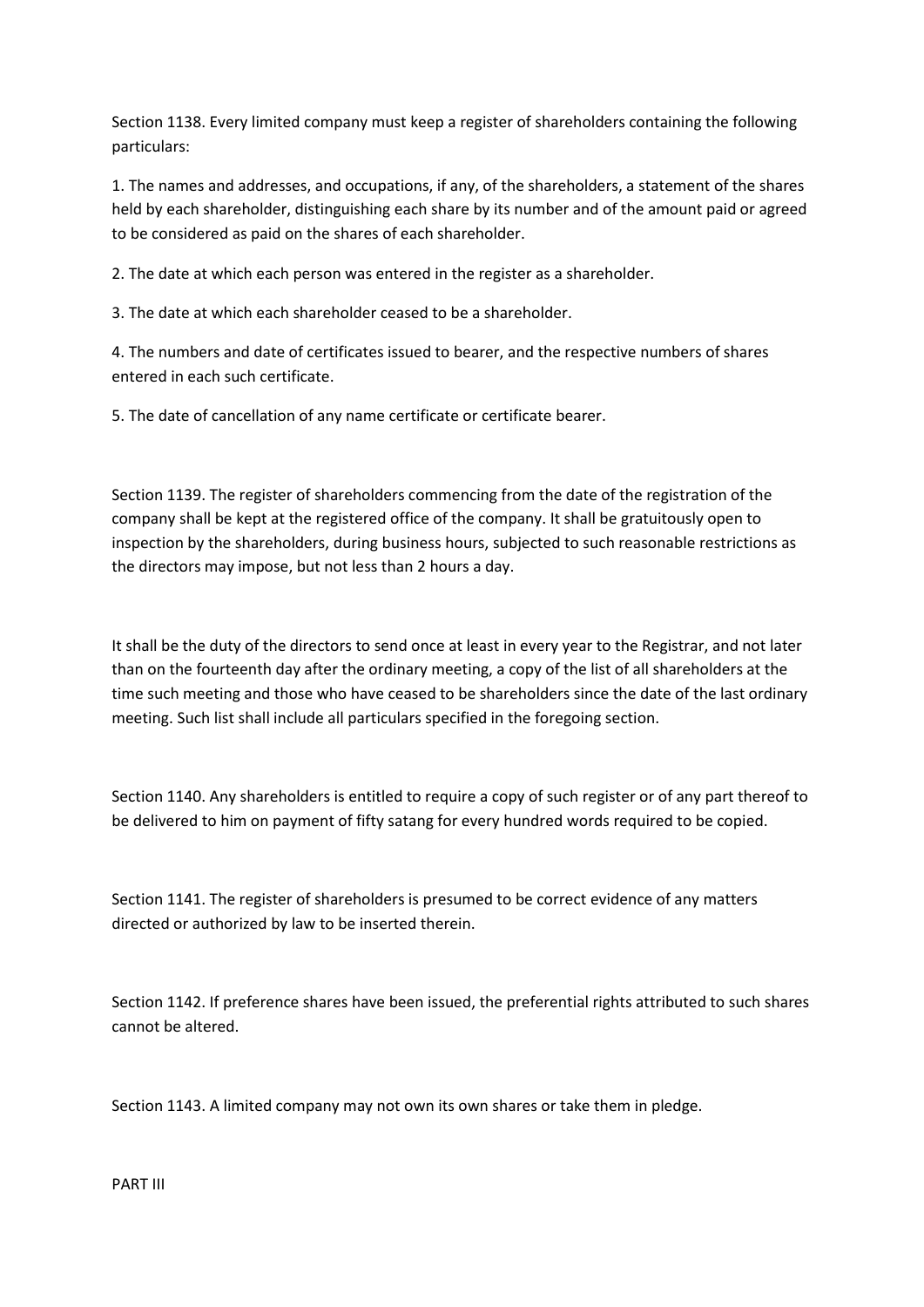Management of Limited Companies

1. 1. GENERAL PROVISIONS

Section 1144. Every limited company shall be managed by a director or directors under the control of the general meeting of shareholder and according to the regulations of the company.

Section 1145. After registration of the company, no regulations may be made and no additions to or alterations of the regulations or of the contents of the memorandum may be adopted except by passing a special resolution.

Section 1146. It shall be the duty of the company to cause to be registered every new regulation, addition or alteration within fourteen days after the date of the special resolution.

Section 1147\*. (Repealed)

*[\*Amendment to the Civil & Commercial Code (No. 18) B.E. 2551 (A.D. 2008)]*

Section 1148. Every limited company may have a registered office to which all communications and notices may be addressed.

Notice of the situation of the registered office and of any change therein, shall be given to the Registrar of companies, who shall record the same.

Section 1149. As long as the shares have not been fully paid up, the company may not print or mention the capital of the company in any notice, advertisement, bills, invoices, letters or other documents, without clearly mentioning at the same time what proportion of such capital has been paid up.

## 2. DIRECTORS

Section 1150. The number and remuneration of the directors shall be fixed by a general meeting.

Section 1151. A director can be appointed or removed only by a general meeting.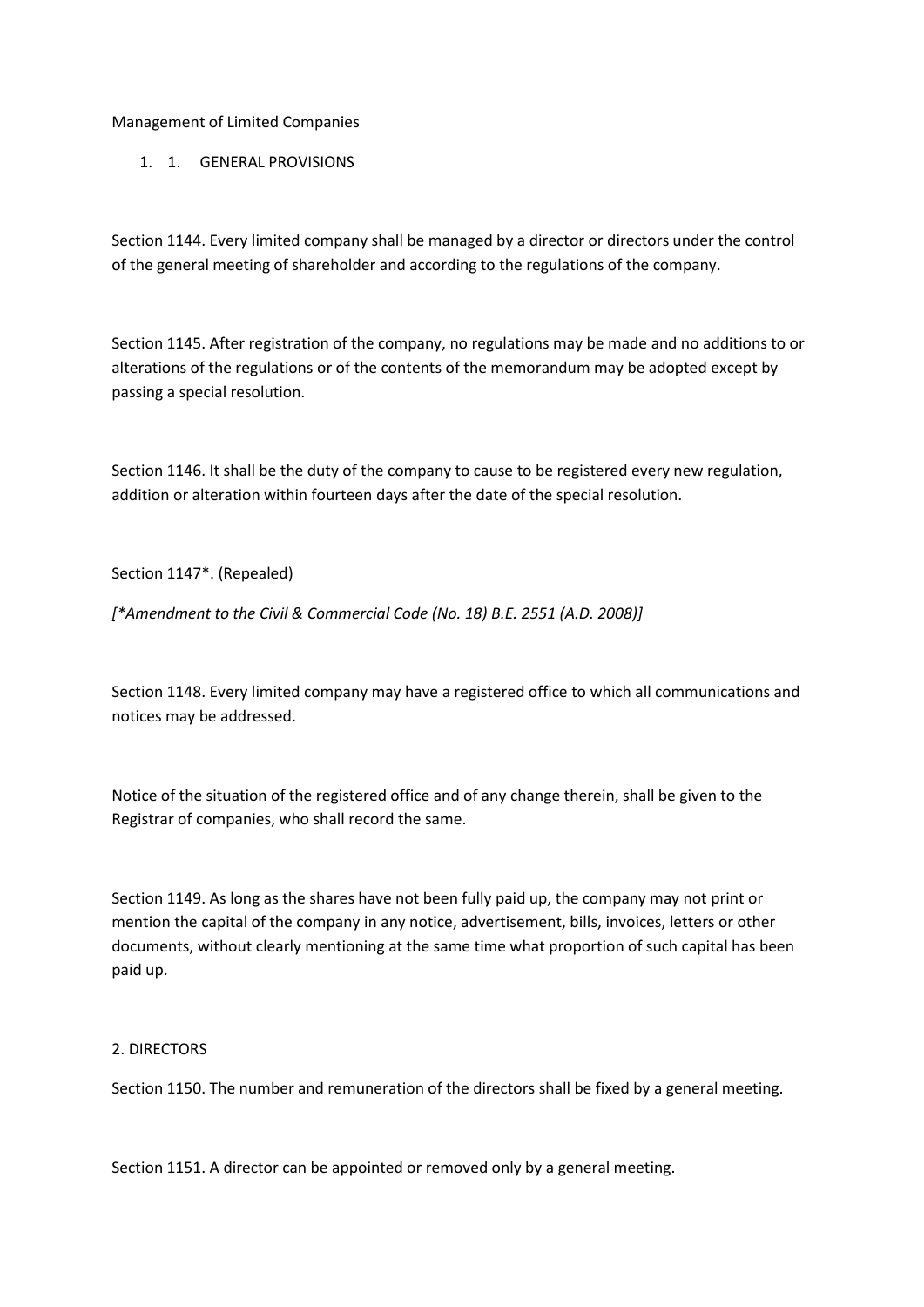Section 1152. At the first ordinary meeting after the registration of the company and at the first ordinary meeting in every subsequent year one-third of the directors, or, if their number is not a multiple of three, then the number nearest to one-third must retire from office.

Section 1153. Any director who wishes to resign from his post shall tender his resignation letter to the company. The resignation shall take effect from the date of resignation letter reaches the company.

The director who resigns under paragraph one here of may notify the Registrar of his resignation.

Section 1154. If a director becomes bankrupt or incapacitated, his office is vacated.

Section 1155. Any vacancy occurring in the board of directors otherwise than by rotation may be filled up by the directors, but any person so appointed shall retain his office during such time only as the vacating director was entitled to retain the same.

Section 1156. If a general meeting removes a director before the expiration of his period of office, and appoints another person in his stead, the person so appointed shall retain his office during such time only as the removed director was entitled to retain the same.

Section 1157. When there is a change of a director or directors, the company shall effect the registration thereof within fourteen days from the date of such change.

Section 1158. Unless otherwise provided by the regulations of the company, the directors have the powers described in the six following Sections.

Section 1159. The subsisting directors may act notwithstanding any vacancy among them but, if and so long as their number is reduced below the number necessary to form a quorum, the subsisting directors may act for the purpose of increasing the number of directors to that number, or of summoning a general meeting of the company but for no other purpose.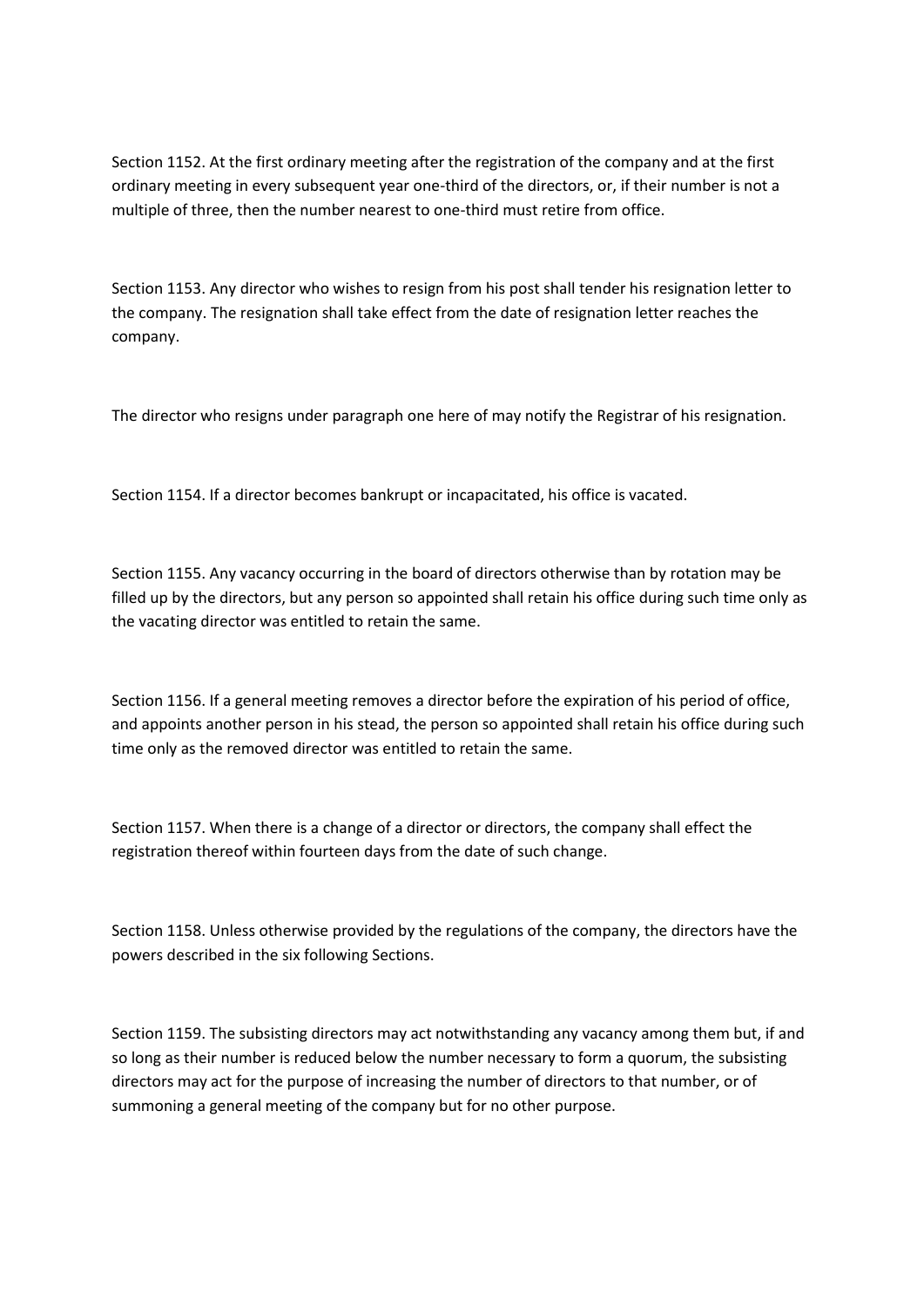Section 1160. The directors may fix the quorum necessary for the transaction of business at their meetings and unless so fixed the quorum shall (when the number of directors exceeds three) be three.

Section 1161. Questions arising at any meeting of directors are decided by a majority of votes, in case of an equality of votes the chairman has a casting vote.

Section 1162. A director may at any time summon a meeting of directors.

Section 1163. The directors may elect a chairman of their meetings, and fix the period for which he is to hold office, but if no such chairman is elected, or if at any meeting the chairman is not present at the time appointed for holding the same, the directors present may choose one of their members to be chairman of such meeting.

Section 1164. The directors may delegate any of their powers to managers or to committees consisting of members of their body. Every manager or committee shall, in the exercise of the power so delegated, conform to any order or regulation that may be imposed on them by the directors.

Section 1165. Unless otherwise provided by the delegation, questions arising at any meeting of a committee shall be decided by a majority of votes of the members; in case of an equality of votes the chairman has a casting vote.

Section 1166. All acts done by a director shall, notwithstanding that it be afterwards discovered that there was some defect in his appointment, or that he was disqualified, be as valid as if such person had been duly appointed and was qualified to be a director.

Section 1167. The relations between the directors, the company and third persons are governed by the provisions of this Code concerning AGENCY.

Section 1168. The directors must in their conduct of the business apply the diligence of a careful business man.

In particular they are jointly responsible:

(1) For the payment of shares by the shareholders being actually made;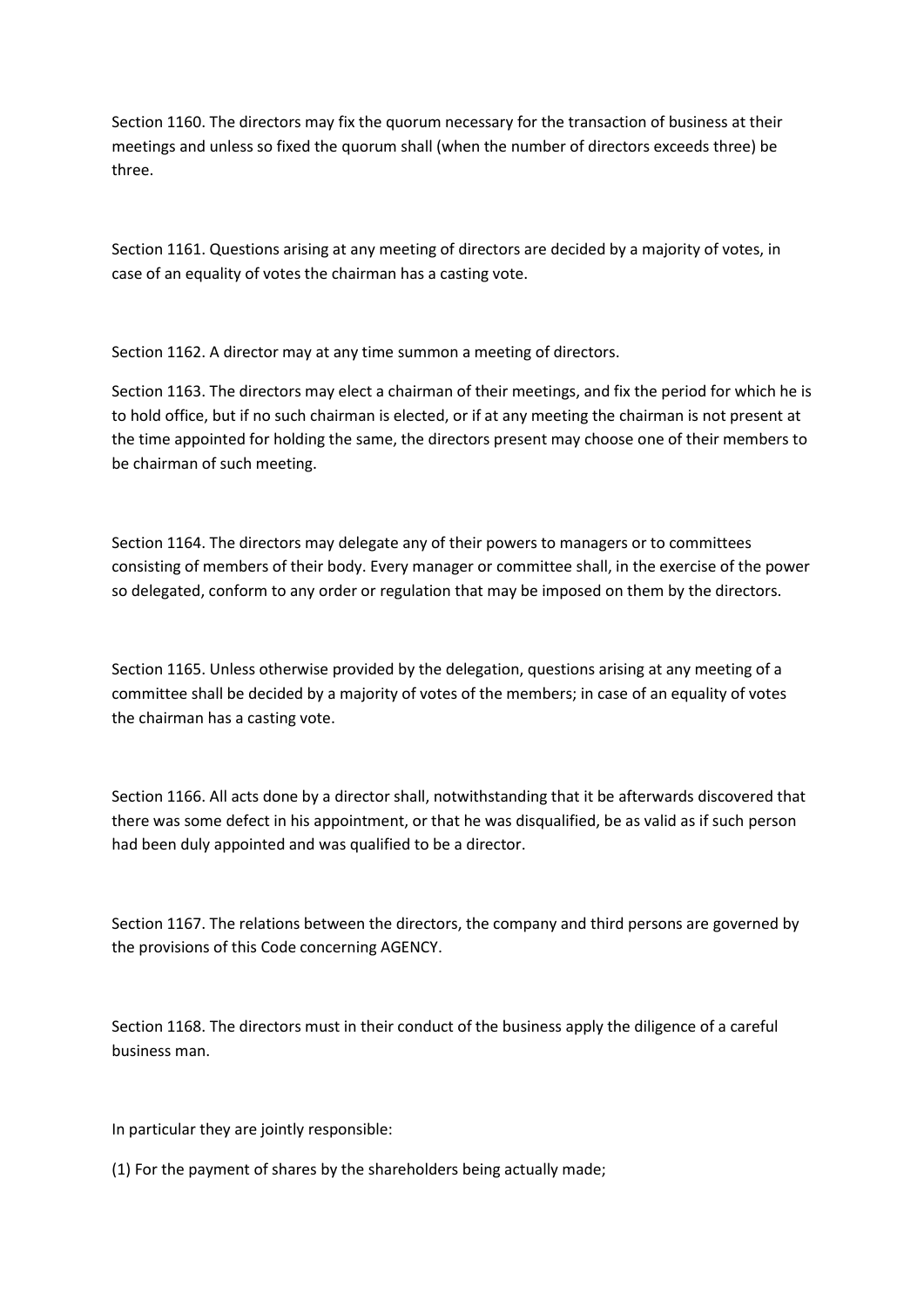(2) For the existence and regular keeping of the books and documents prescribed by law;

(3) For the proper distribution of the dividend or interest as prescribed by law;

(4) For the proper enforcement of resolutions of the general meetings.

A director must not without the consent of the general meeting of shareholders, undertake commercial transactions of the same nature as and competing with that of the company, either on his own account or that of a third person, nor may he be a partner with unlimited liability in another concern carrying on business of the same nature as and competing with that of the company.

Section 1169. Claims against the directors for compensation for injury caused by them to the company may be entered by the company or, in case the company refuses to act, by any of the shareholders.

Such claims may also be enforced by the creditors of the company in so far as their claims against the company remain unsatisfied.

Section 1170. When the acts of a director have been approved by a general meeting, such director is no longer liable for the said acts to the shareholders who have approved them, or to the company.

Shareholders who did not approve of such acts cannot enter their action later than six months after the date of the general meeting on which such acts were approved.

## 3. GENERAL MEETINGS

Section 1171. A general meeting of shareholders shall be held within six months after the registration, and shall subsequently be held at least every 12 months. Such meeting is called an ordinary meeting.

All other general meetings are called extraordinary meetings.

Section 1172. The directors may summon extraordinary meeting whenever they think fit.

They must without delay summons such meeting when the company has lost half the amount of its capital, in order to inform the shareholders of such loss.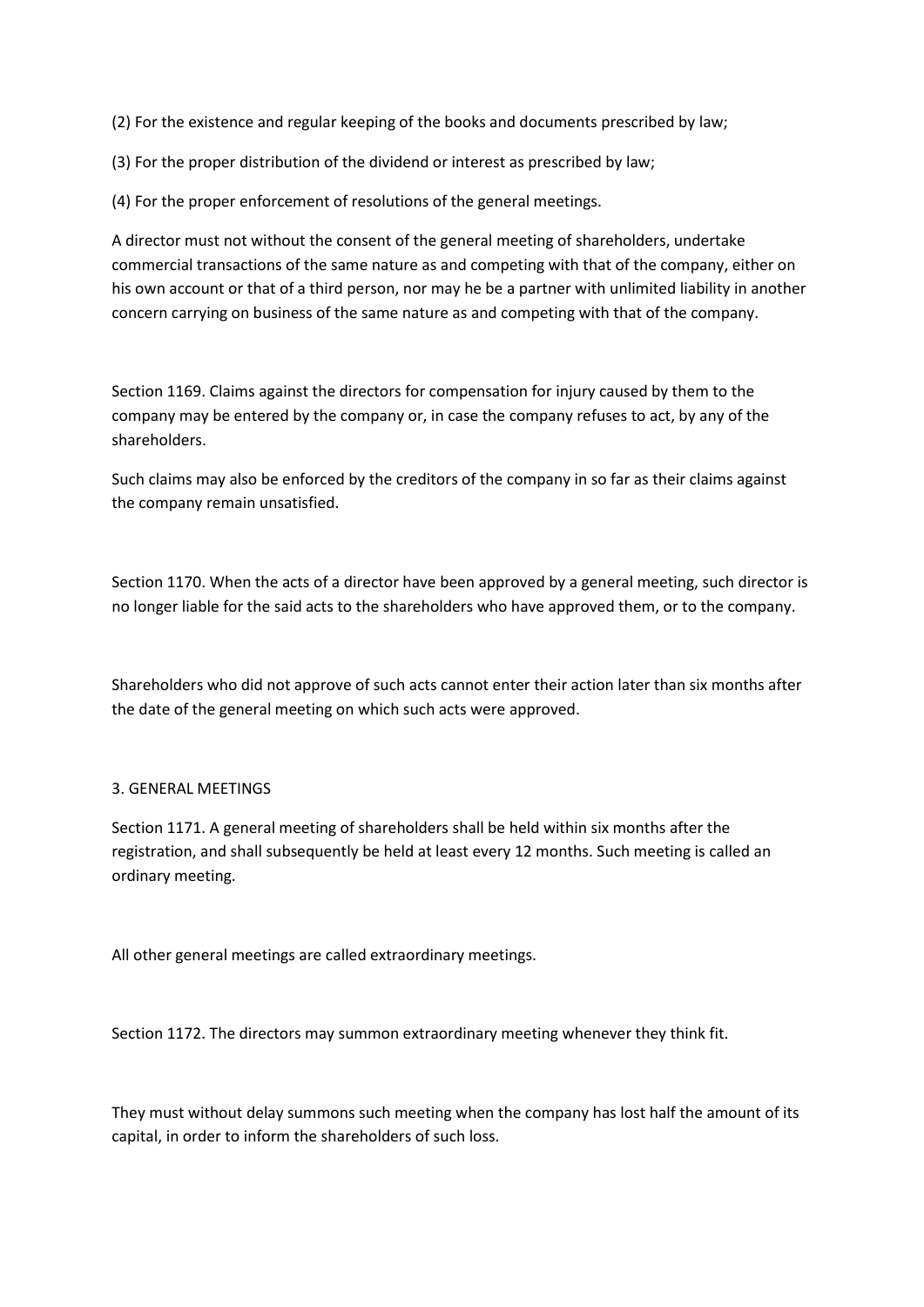Section 1173. Extraordinary meetings must be summoned if a requisition to that effect is made in writing by shareholders holding not less than one-fifth of the shares of the company. The requisition must specify the object for which the meeting is required to be summoned.

Section 1174. Whenever a requisition for the summoning of an extraordinary meeting is made by the shareholders according to the last preceding Section, the directors shall forthwith summon such meeting.

If the meeting is not summoned within thirty days after the date of the requisition, the requisitions, or any other shareholder amounting to the required number, may themselves summon it.

Section 1175\*. Notice of the summoning of every general meeting shall be published at least once in a local paper not later than seven days before the date fixed for the meeting, and sent by post with acknowledgement of receipt to every shareholder whose name appears in the register of shareholders not later than seven days or, in case the notice is for a special resolution to be made by the general meeting, fourteen days before the date fixed for the meeting.

The notice of the summoning of a general meeting shall specify the place, the day and the hour of the meeting and the nature of the business to be transacted. In case the notice is for a special resolution to be made in the general meeting, the substance of the proposed resolution shall also be included in the notice.

*[\*Amendment to the Civil & Commercial Code (No. 18) B.E. 2551 (A.D. 2008)]*

Section 1176. Every shareholder has the right to be present at any general meeting.

Section 1177. Unless there are provisions to the contrary in the regulations of the company, the rules provided by the following Sections shall apply to general meetings.

Section 1178. A general meeting may not transact any business unless shareholders representing at least one-fourth of the capital of the company are present.

Section 1179. If within an hour from the time appointment for the general meeting the quorum prescribed by Section 1178 is not present, the meeting, if summoned upon the requisition of shareholders, shall be dissolved.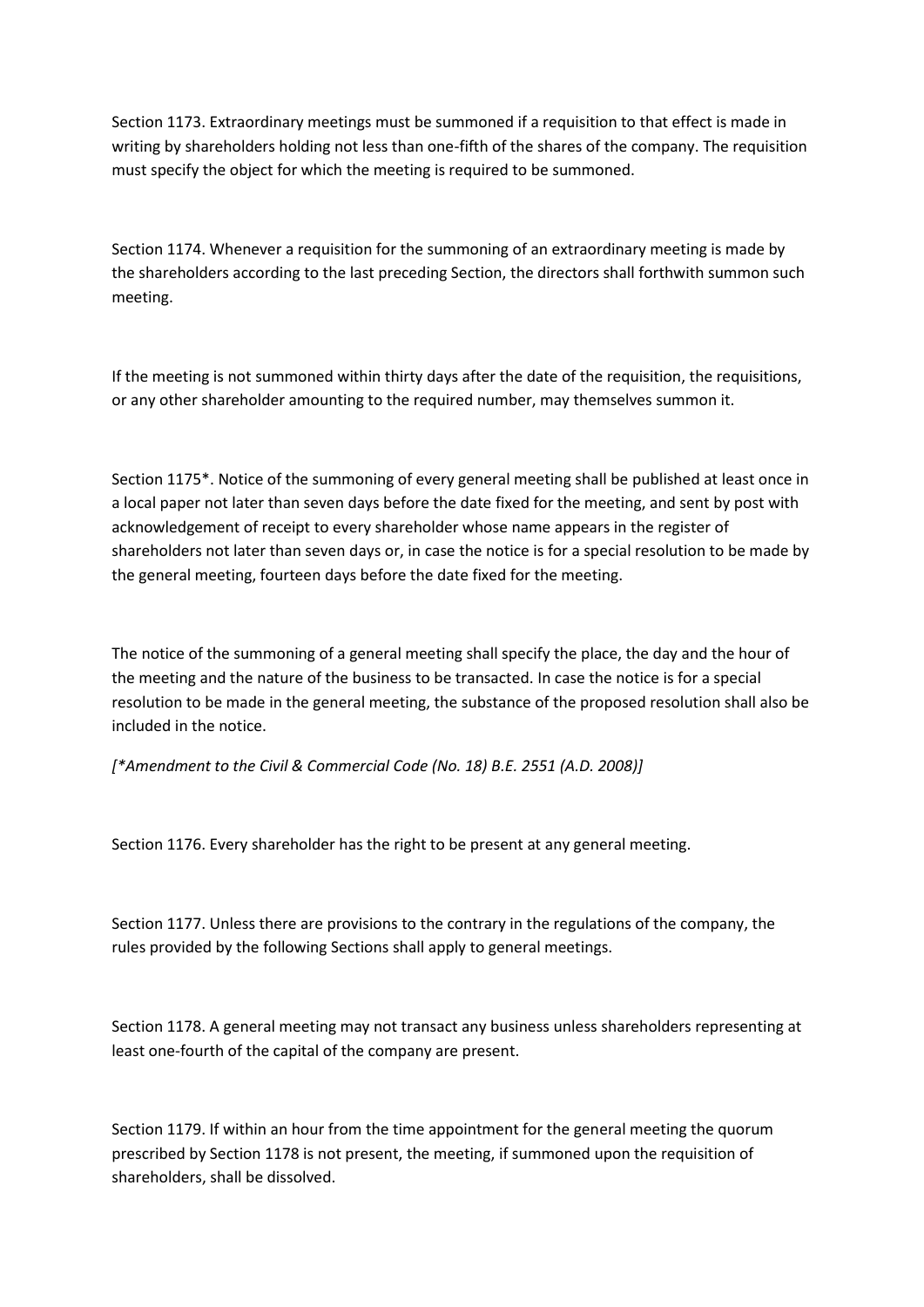If the general meeting had not been summoned upon the requisition of shareholders, another general meeting shall be summoned within fourteen days and at such meeting no quorum shall be necessary.

Section 1180. The chairman of the board of directors shall preside at every general meeting of shareholders.

If there is no such chairman, or of at any general meeting he is not present within fifteen minutes after the time appointed for the holding the meeting, the shareholders present may elect one of their members to be chairman.

Section 1181. The chairman may, with the consent of meeting, adjourn any general meeting, but no business may be transacted at any adjourned meeting other than the business left unfinished at the original meeting.

Section 1182. On a show of hands every shareholder present in person or represented by proxy shall have one vote. On a poll every shareholder shall have one vote for each share of which he is the holder.

Section 1183. If the regulations of the company provide that no shareholder is entitled to vote unless he is in possession of a certain number of shares, the shareholder who do not possess such number of shares have the right to join in order to form the said number and appoint one of them as proxy to represent them and vote at any general meeting.

Section 1184. No shareholder is entitled to vote unless all calls due by him have been paid.

Section 1185. A shareholder who has in a resolution, a special interest cannot vote on such resolution.

Section 1186. Holders of certificates to bearer may not vote unless they have deposited their certificate with the company before the meeting.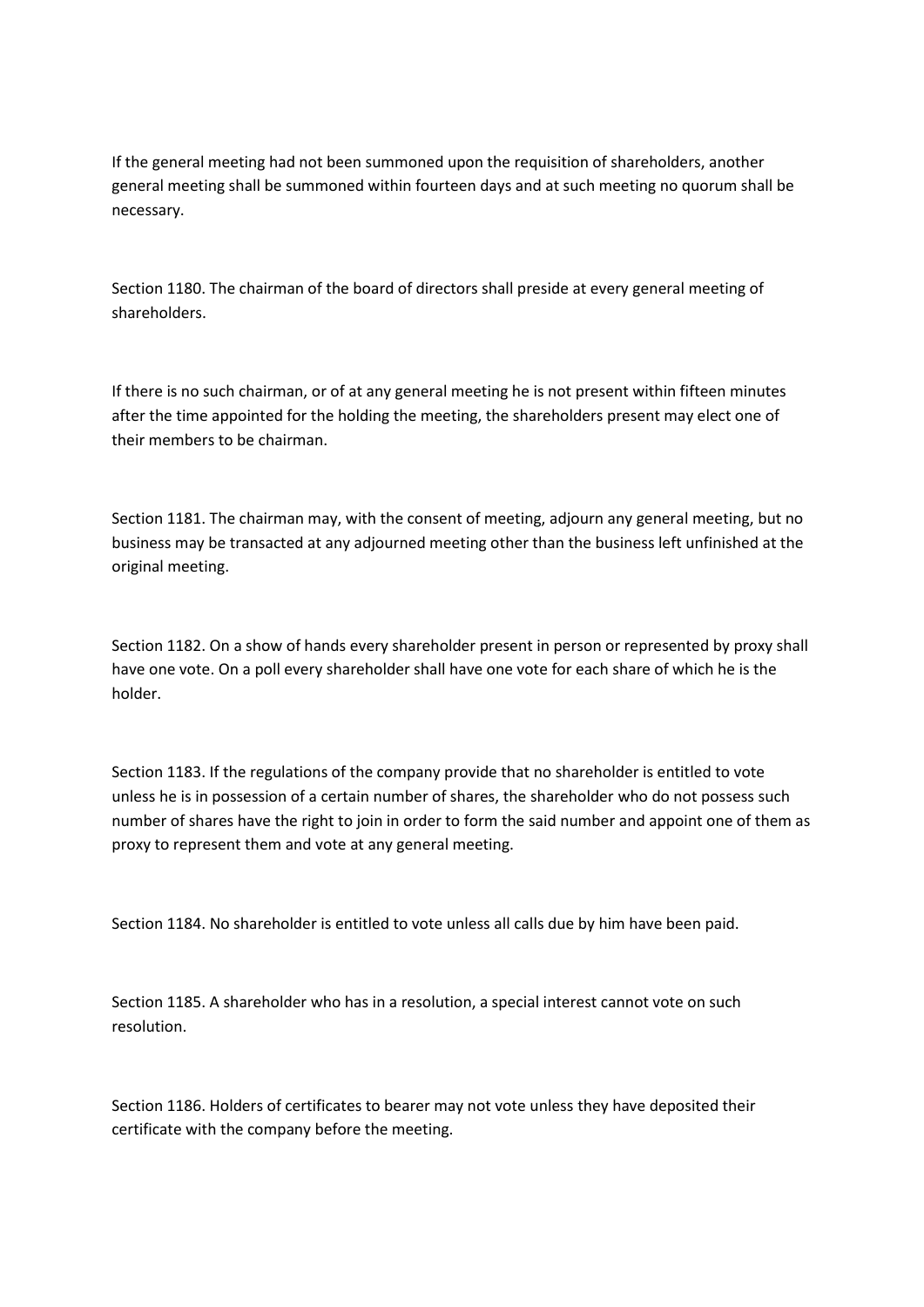Section 1187. Any shareholder may vote by proxy, provided the power given to such proxy is in writing.

Section 1188. The instrument appointing a proxy shall be dated and signed by the shareholder and shall contain the following particulars:

- 1. The number of shares held by the shareholder
- 2. The name of the proxy
- 3. The meeting or meetings or the period for which the proxy is appointed.

Section 1189. The instrument appointing a proxy must be deposited with the chairman at or before the beginning or the meeting at which the proxy named in such instrument proposed to vote.

Section 1190. At any general meeting, a resolution put to the vote shall be decided on a show of hands, unless a poll is, before or on the declaration of the result of the show of hands, demanded by at least two shareholders.

Section 1191. At any general meeting, a declaration by the chairman that a resolution has on a show of hands, been passed or lost, and an entry to that effect in the books of the proceedings of the company shall be sufficient evidence of the fact.

If a poll is demanded, the result of the poll shall be deemed to be the resolution of the meeting.

Section 1192. If a poll is duly demanded, it shall be taken in such manner as the chairman directs.

Section 1193. In the case of an equality of votes, whether on a show of hands or on a poll, the chairman of the meeting shall be entitled to a second or casting vote.

Section 1194\*. Any resolution to carry out a business required by law to be passed as a special resolution shall be passed by a majority of not less than three-fourths of the votes of the present shareholders who are eligible to vote.

*[\*Amendment to the Civil & Commercial Code (No. 18) B.E. 2551 (A.D. 2008)]*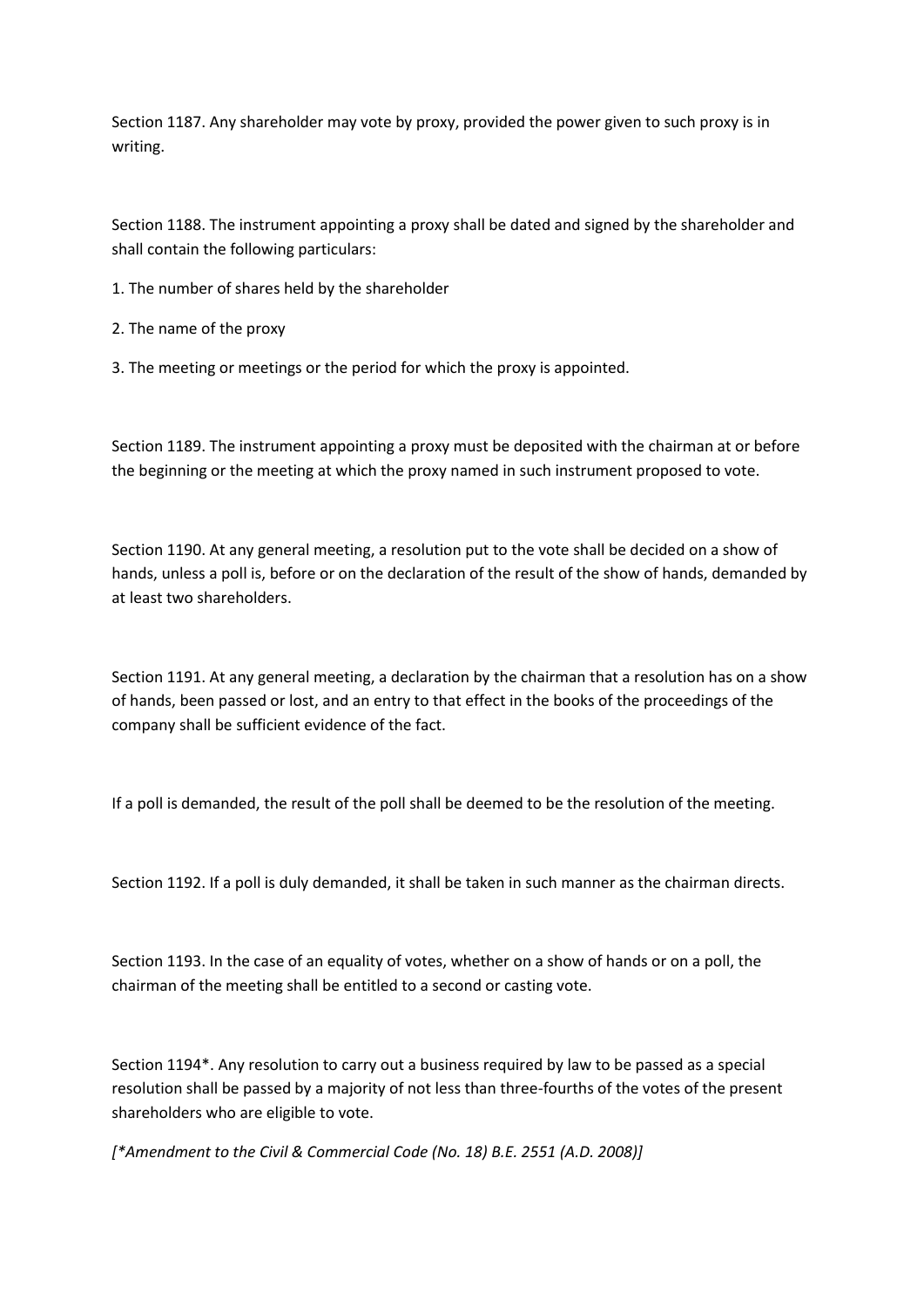Section 1195. If a general meeting has been summoned or held or a resolution passed contrary to the provisions of this Title or contrary to the regulations of the company, the Court shall on application of any director or shareholder, cancel any such resolution or any resolutions passed at such irregular general meeting, provided that the application is entered within one month after the date of resolution.

# 4. BALANCE SHEET

Section 1196. A balance-sheet must be made at least once every twelve months, at the end of such twelve months as constitute the financial year of the company.

It must contain a summary of the assets and liabilities of the company and a profit and loss account.

Section 1197. The balance-sheet must be examined by one or more auditors and submitted for adoption to a general meeting within four months after its date.

A copy of it must be sent to every person entered in the register of shareholders at least three days before the general meeting.

Copies must also be kept open at the offices of the company during the same period for inspection by the holders of certificates to bearer.

Section 1198. On submitting the balance-sheet, the directors must lay before the general meeting a report showing how the business of the company was conducted during the year under review.

Section 1199. Any person is entitled to obtain from any company a copy of its latest balance-sheet on payment of a sum not exceeding twenty Baht.

It shall be the duty of the directors to send to the Registrar a copy of every balance sheet not later than one month after it has been adopted by the general meeting.

## 5. DIVIDEND AND RESERVE

Section 1200. The distribution of dividend must be made in proportion to the amount paid upon each share, unless otherwise decided with regards to preference shares.

Section 1201. No dividend may be declared except by a resolution passed in a general meeting.

The directors may from time to time pay to the shareholders such interim dividends as appeared to the directors to be justified by the profits of the company.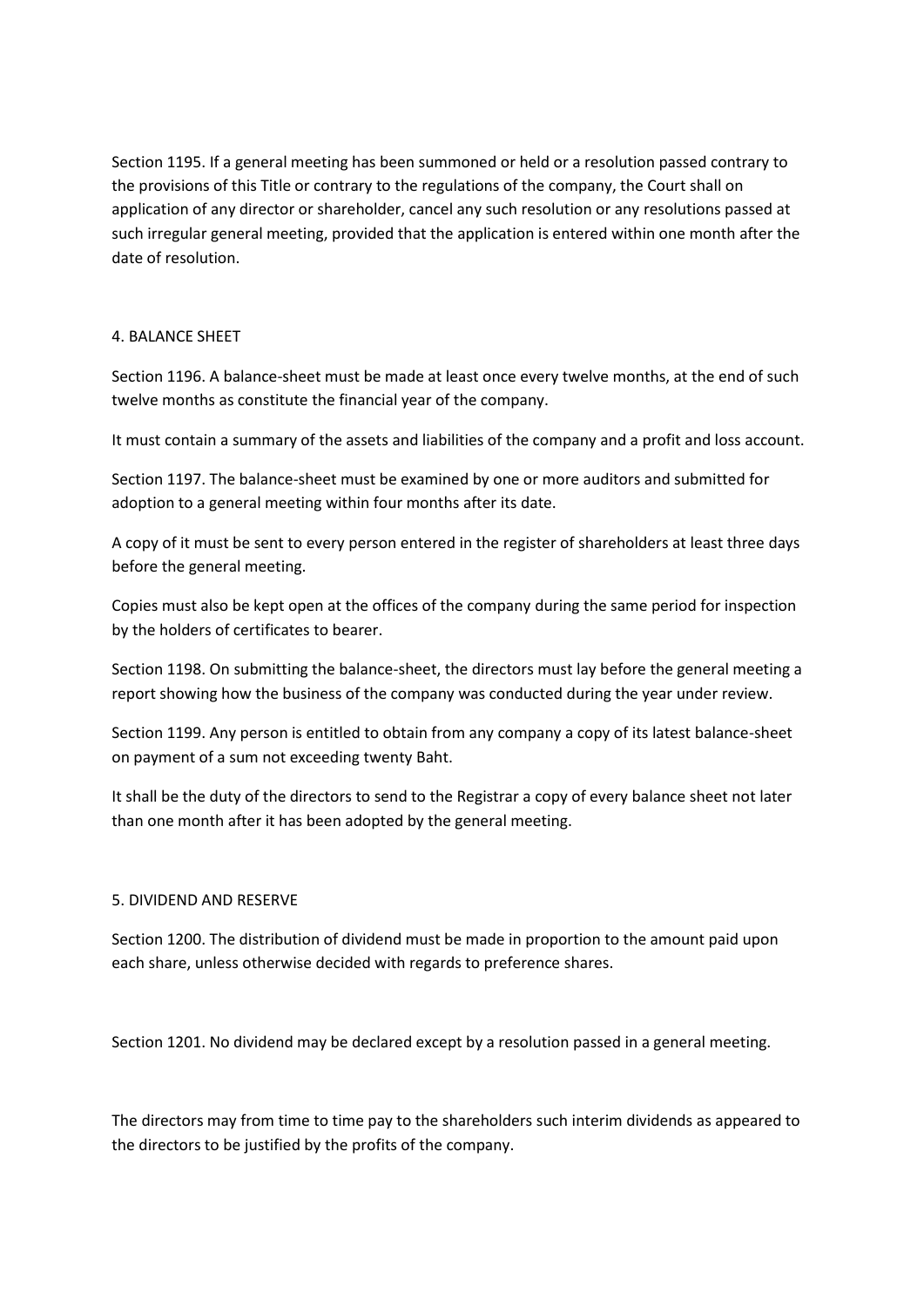No dividend shall be paid otherwise than out of profits. If the company has incurred losses, no dividend may be paid unless such losses have been made good.

Section 1202. The company must appropriate to a reserve fund, at each distribution of dividend, at least one-twentieth of the profits arising from the business of the company, until the reserve fund reaches one-tenth part of the capital of the company or such higher proportion thereof as may be stipulated in the regulations of the company.

If shares have been issued at a value higher than the face value, the excess must be added to the reserve fund until the latter has reached the amount mentioned in the forgoing paragraph.

Section 1203. If dividend has been paid contrary to the provisions of the last two proceeding Sections, the creditors of the company are entitled to have the amount so distributed returned to the company, provided that a shareholder cannot be obliged to return dividend which he has received in good faith.

Section 1204\*. Notice of any dividend that may have been declared shall be given by letter to each shareholder whose name appears on the register of shareholders. If the company has any share represented by a certificate issued to bearer, the notice shall also be published once at least in a local paper.

*[\*Amendment to the Civil & Commercial Code (No. 18) B.E. 2551 (A.D. 2008)]*

Section 1205. No dividend can bear interest against the company.

## 6. BOOKS AND ACCOUNTS

Section 1206. The directors must cause true accounts to be kept:

(1) Of the sums received and expended by the company and of the matters in respect of which each receipt or expenditure takes place.

(2) Of the assets and liabilities of the company.

Section 1207. The directors may cause minutes of all proceedings and resolutions of meetings of shareholders and directors to be duly entered in the books which shall be kept at the registered office of the company. Any such minutes signed by the chairman of the meeting at which such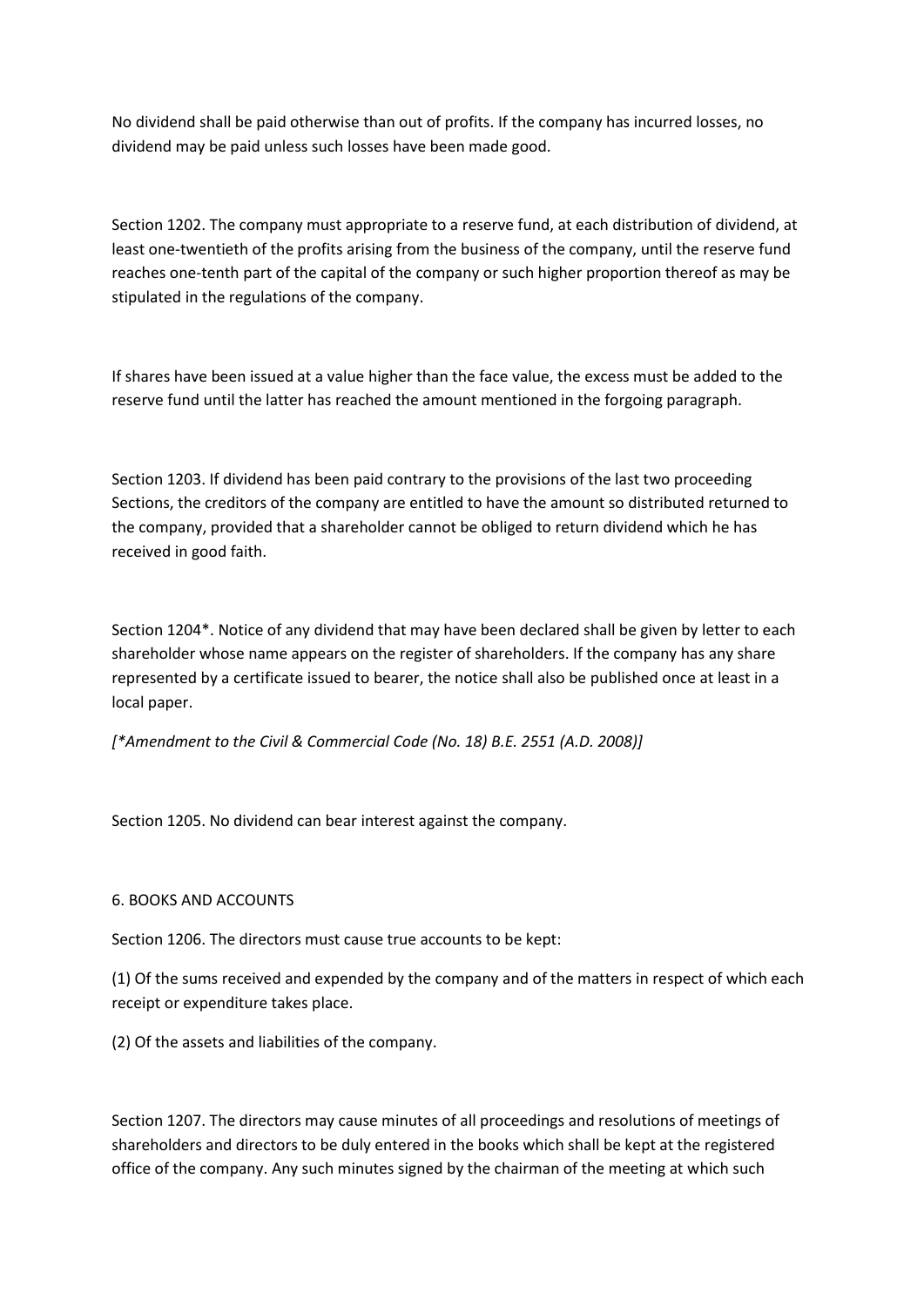resolution were passed or proceedings had, or by the chairman of the next succeeding meeting, are presumed correct evidence of the matters therein contained, and all resolutions and proceedings of which minutes have been made are presumed to have been duly passed.

Any shareholder may at any time during business hours demand inspection of the above documents.

PART IV

Audit

Section. 1208. The auditors may be shareholders of the company; but no person is eligible as an auditor who is interested otherwise than as a shareholder in any transaction of the company, and no director or other agent or employee of the company is eligible as an auditor during his continuance in office.

Section 1209. The auditors shall be elected every year at an ordinary meeting.

A retiring auditor is eligible for re-election.

Section 1210. The remuneration of the auditors shall be fixed in any general meeting.

Section 1211. If any casual vacancy occurs among the auditors, the directors shall forthwith summon an extraordinary meeting for the purpose of filling the vacancy.

Section 1212. If no election of auditors is made in a manner aforesaid, the Court shall, on the application of not less than five shareholders, appoint an auditor for the current year and fix his remuneration.

Section 1213. Every auditor shall at all reasonable time have access to the books and accounts of the company, and with regard to such books and accounts he may examine the directors or any other agents or employees of the company.

Section 1214. The auditors must make a report to the ordinary meeting on the balance-sheet and accounts.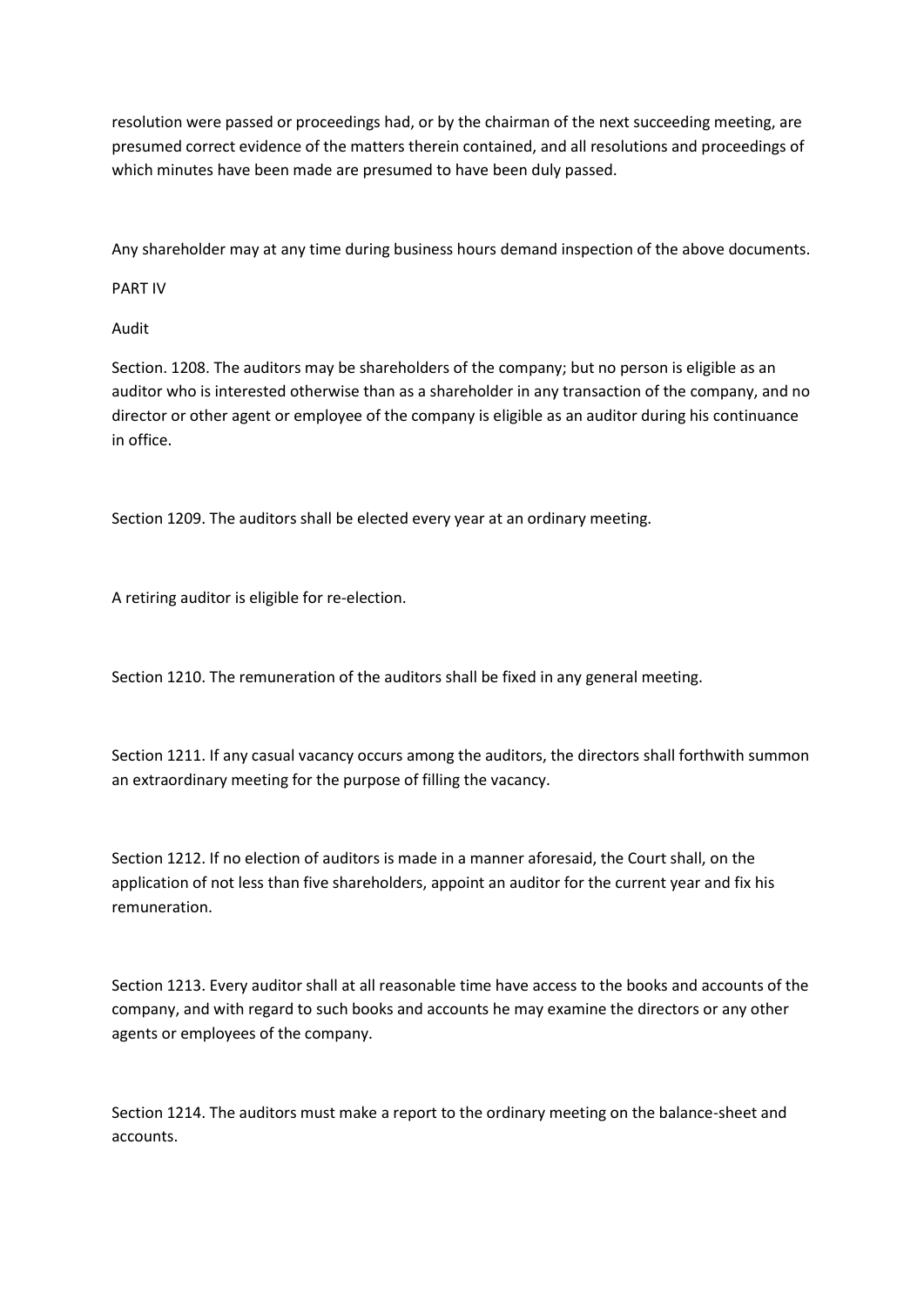They must state in such report whether in their opinion the balance-sheet is properly drawn up so as to exhibit and correct view of the state of the affairs of the company.

PART V

Inspection

Section 1215. Upon the application of shareholders holding not less than one-fifth part of the shares of the company, the competent Minister shall appoint one or more competent inspectors to examine into the affairs of any limited company and to report thereon.

The Minister, before appointing any such inspector, may require the applicants to give security for payment of expenses of the inspection.

Section 1216. The directors, employees and agents of the company are bound to produce to the inspectors all books and documents in their custody or power.

Any inspector may examine upon oath the directors, employees and agents of the company in relation to its business.

Section 1217. The inspectors must make a report to be written or printed as the competent Minister directs. Copies must be forwarded by the Minister to the registered office of the company and to the shareholders upon whose application the inspection was made.

Section 1218. All expenses of such inspection must be repaid by the applicants, unless the company, in the first general meeting after such inspection is finished, consents that the same shall be paid out of the assets of the company.

Section 1220. The competent Minister may also, of his own motion, appoint inspectors to report to the Government on the affairs of the company. Such appointment lies entirely within the discretion of the Minister.

PART VI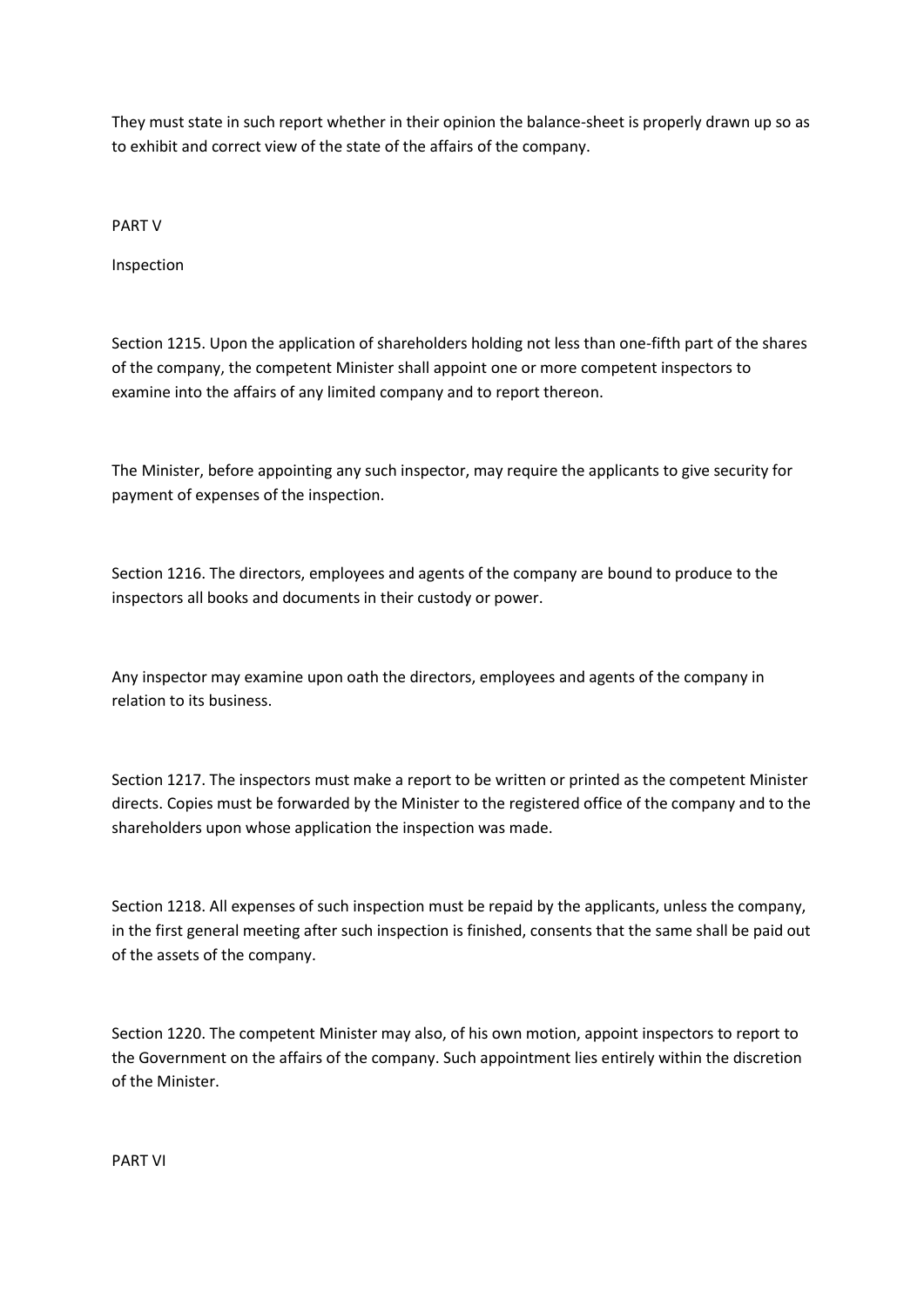Increase and Reductions of Capital

Section 1220. A limited company can by special resolution increase its capital by issuing new shares.

Section 1221. No new shares of a limited company may be allotted as fully or partly paid-up otherwise than in money, except in execution of a special resolution.

Section 1222. All new shares must be offered to the shareholders in proportion to the shares held by them.

Such offer must be made by notice specifying the number of shares to which the shareholder is entitled, and fixing a date after which the offer, if not accepted, shall be deemed to be declined.

After such date or on the receipt of intimation from the shareholder that he declined to accept the shares offered, the director may offer such shares for subscription to other shareholders or may subscribe the shares to himself.

Section 1223. A notice to any shareholder to subscribe for New Shares must be dated and Signed to the directors.

Section 1224. A limited company may, by special resolution, reduce its capital either by lowering the amount of each share or by reducing the number of shares.

Section 1225. The capital of the company may not be reduced to less than one-fourth of its total amounts.

Section 1226\*. When a company proposes to reduce its capital, it must publish once at least in a local paper and send to all creditors known to the company a notice of the particulars of the proposed reduction, requiring the creditors to present within thirty days from the date of such notice any objection they may have to such reduction.

If no objection is raised within the period of thirty days, none is deemed to exist.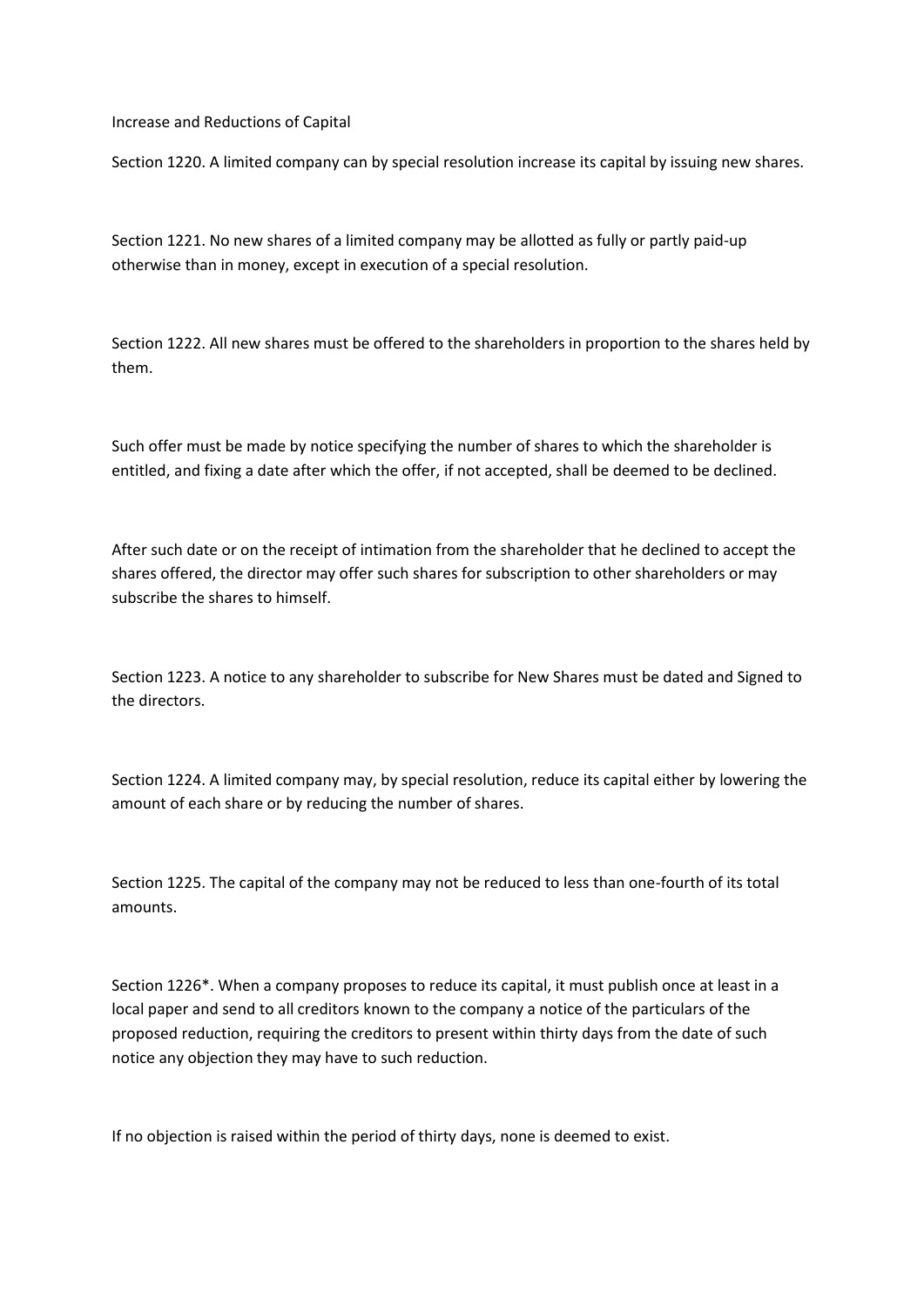If nan objection is raised, the company cannot proceed with the reduction of its capital unless it has satisfied the claim or given security for it.

*[\*Amendment to the Civil & Commercial Code (No. 18) B.E. 2551 (A.D. 2008)]*

Section 1227. If a creditor has, in consequence of his ignorance of the proposed reduction of capital, failed to give notice of his objection thereto, and such ignorance was in no way due to his fault, those shareholders of the company to whom has been refunded or remitted a portion of their shares remain, for a period of two years from the date of registration of such reduction, personally liable to such creditor to the extent of the amount refunded or remitted.

Section 1228. The special resolution by which any increase or reduction of capital has been authorized must be registered by the company within fourteen days after its date.

PART VII

Debentures

Section 1229. Debentures may not be issued.

Section 1230 to 1235 (Repealed)

PART VIII

Dissolution

Section 1236. A limited company is dissolved:

1. In the case, if any, provided by its regulations.

- 2. If formed for a period of time, by the expiration of such period.
- 3. If formed for a single undertaking, by the termination of such undertaking.
- 4. By a special resolution to dissolve.
- 5. By the company becoming bankrupt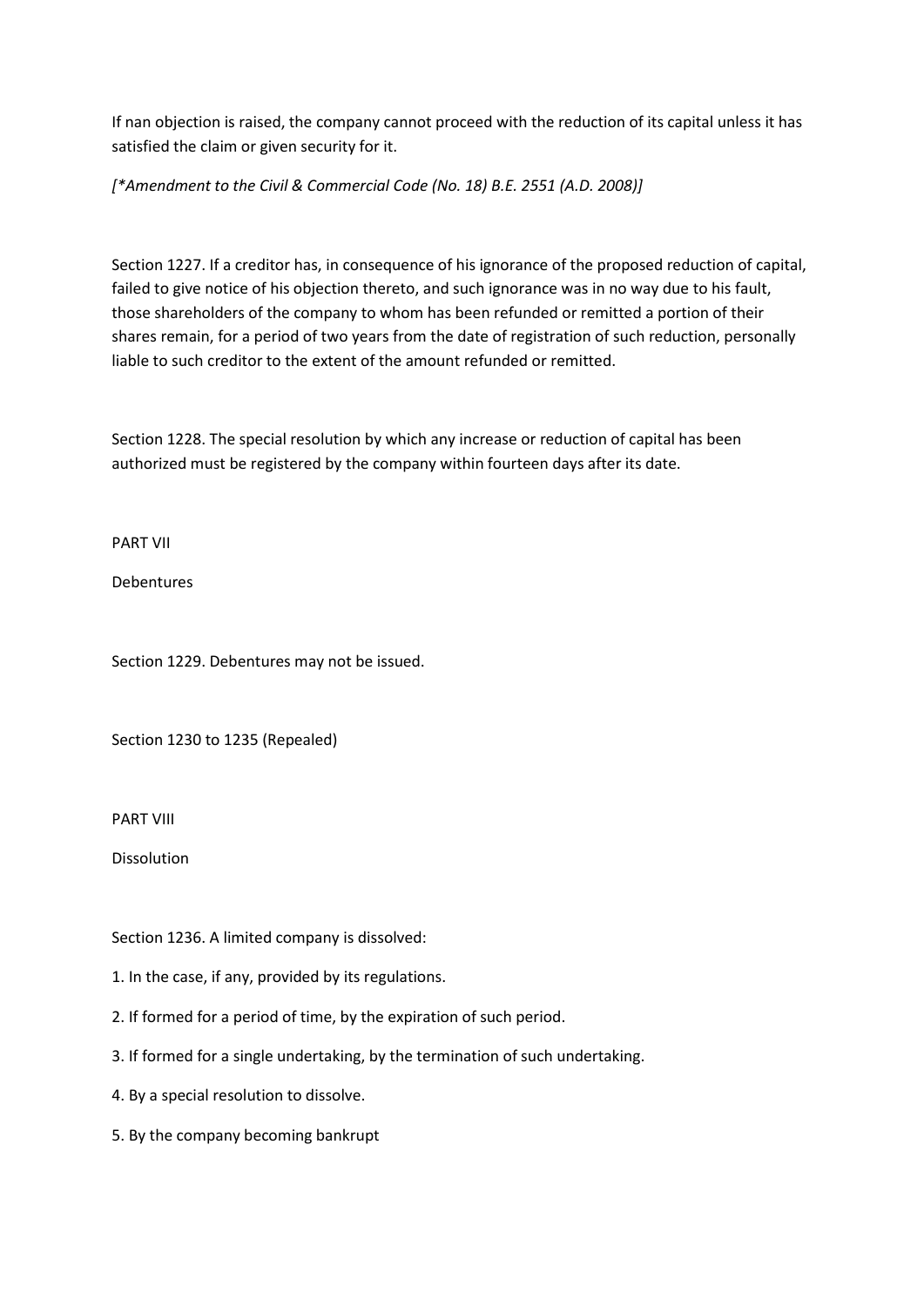Section 1237. A limited company may also be dissolved by the court on the following grounds:

1. If default is made in filing the statutory report or in holding the statutory meeting.

2. If the company does not commence business within a year from the date of registration or suspends its business for a whole year.

3. If the business of the company can only be carried on at a loss and there is no prospect of its fortunes, being retrieved.

4. If the number of the shareholders is reduced to less than three\*.

However, in the case of default in filing the statutory report or in holding the statutory meeting, the Court may, instead of dissolving the company, direct that the statutory report be filed or the statutory meeting be held as it may think fit.

*[\*Amendment to the Civil & Commercial Code (No. 18) B.E. 2551 (A.D. 2008)]*

PART IX

Amalgamation of Limited Companies

Section 1238. A limited company may not amalgamate with another limited company Except by special resolution.

Section 1239. The special resolution by which an amalgamation is decided must be registered by the company within fourteen days from its date.

Section 1240. The company must publish once at least in a local paper and send to all creditors known to the company a notice of the particulars of the proposed amalgamation requiring the creditors to present within sixty days after the date of the notice any objections they may have to it.\*

If no objection is raised during such period, none is deemed to exist.

If an objection is raised, the company cannot proceed with the amalgamation unless it has satisfied the claim or given security for it.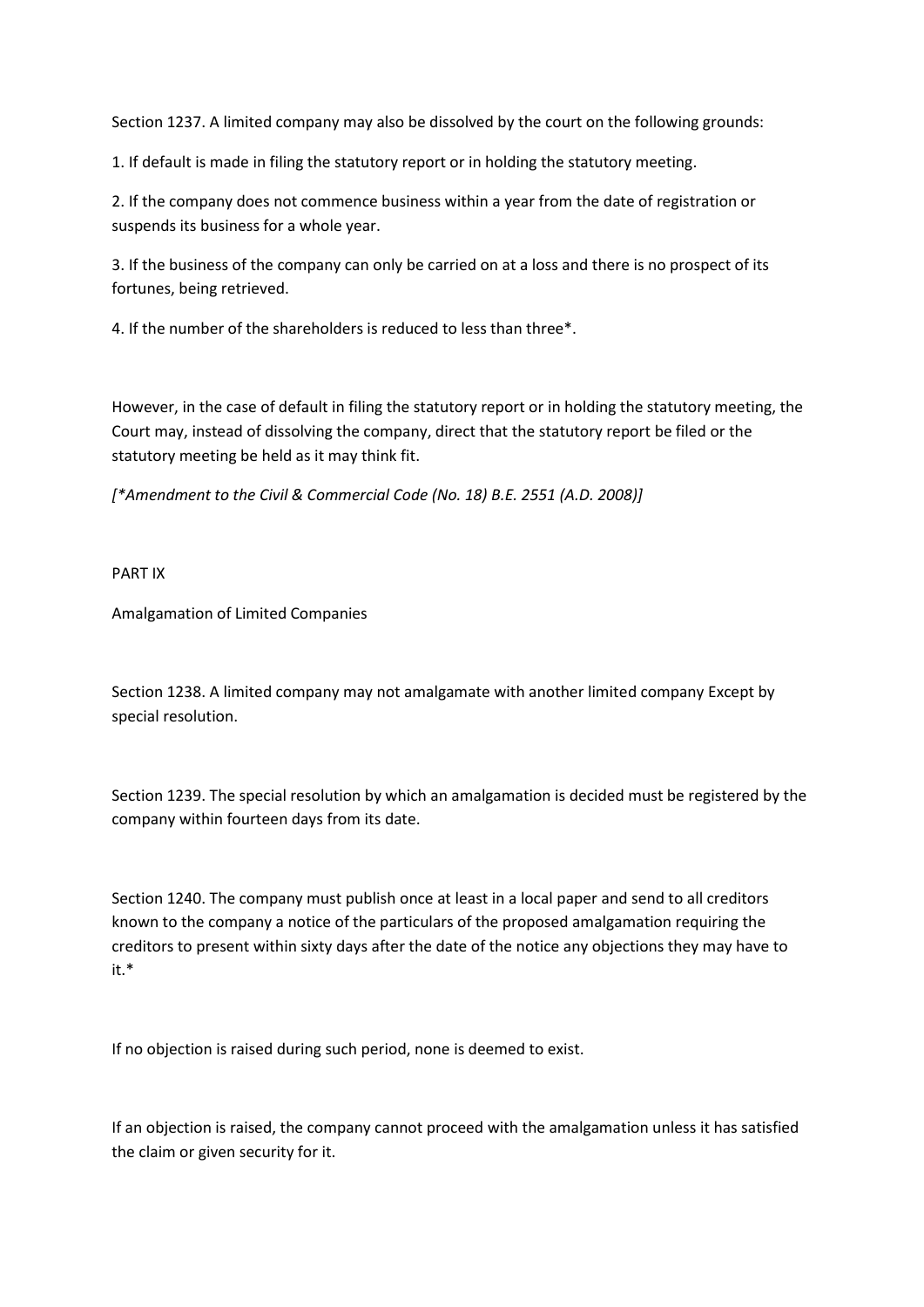*[\*Amendment to the Civil & Commercial Code (No. 18) B.E. 2551 (A.D. 2008)]*

Section 1241. When the amalgamation has been made, it must be registered within fourteen days by each amalgamated company and the limited company formed by the amalgamation must be registered as a new company.

Section 1242. The share capital of the new company must be equivalent to the total share capital of the amalgamated companies.

Section 1243. The new company is entitled to the rights and subject to the liabilities of the amalgamated companies.

PART X

Notices

Section 1244. A notice is deemed to be duly served by the company to a shareholder if it is delivered personally or sent by post to such shareholder at the address appearing in the register of shareholders.

Section 1245. Any notice sent by post in a letter properly addressed is deemed to have been served at the time when such letter would have been delivered in the ordinary course of post.

PART XI

Removal of Defunct Companies from Register

Section 1246\* (Repealed)

*[\*Amendment to the Civil & Commercial Code (No. 18) B.E. 2551 (A.D. 2008)]*

PART XII

Conversion of a registered partnership or limited partnership into a limited company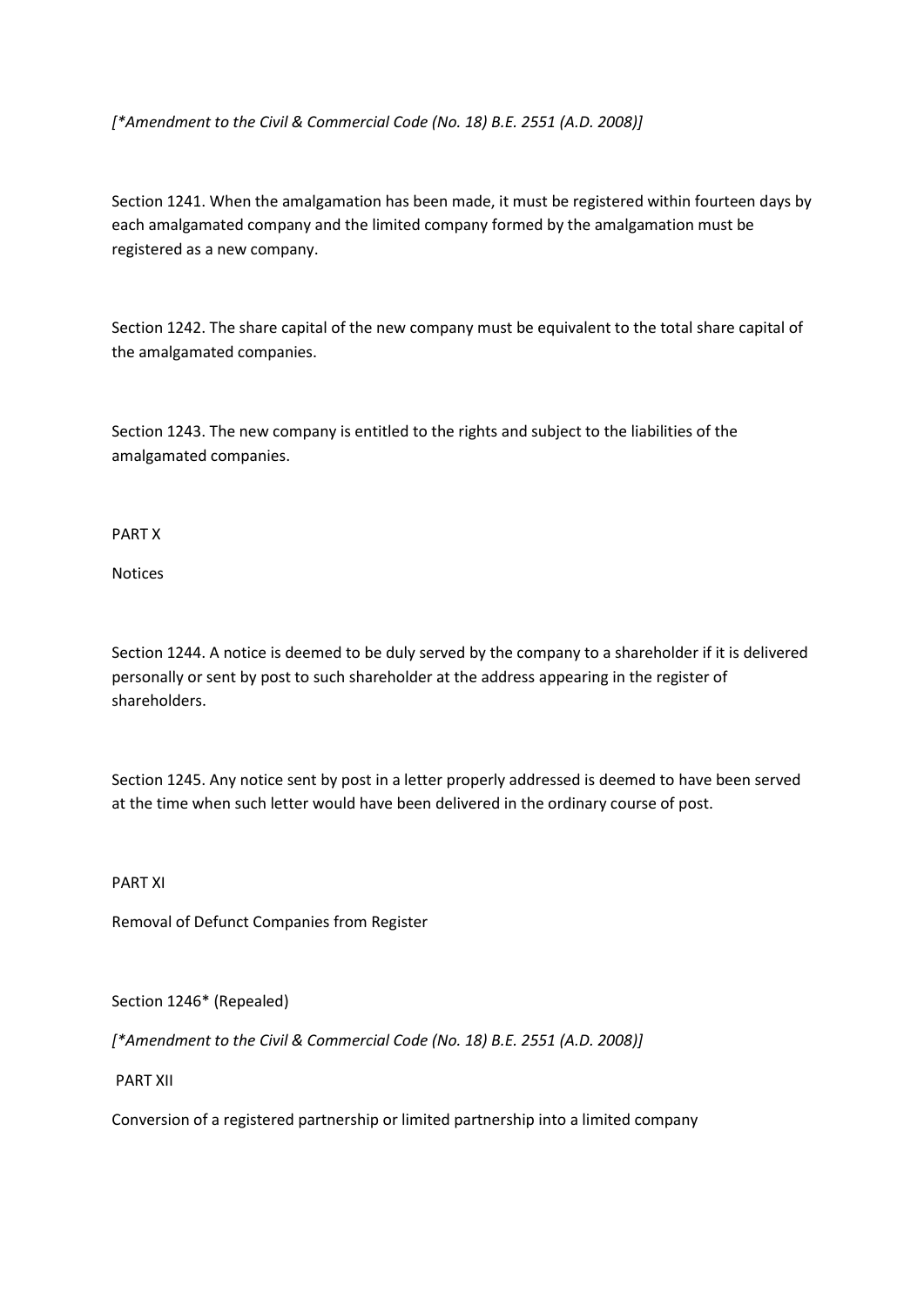Section 1246/1\*. A registered partnership or limited partnership consisting of at least three partners may be converted into a limited company by consent of all partners and performance of the following:

(1) Notification of the consent of partners to convert the partnership into a limited company to the Registrar in writing within fourteen days from the date of consent by all partners; and

(2) Publication at least once in a local paper and sending to all creditors known to the partnership a notice of the particulars of the proposed conversion, requiring the creditors to present within thirty days from the date of such notice, any objection they may have to such conversion.

If an objection is raised, the partnership cannot proceed with the conversion unless it has satisfied the claim or given security for it.

*[\*Amendment to the Civil & Commercial Code (No. 18) B.E. 2551 (A.D. 2008)]*

Section 1246/2\*.If no objection is raised or an objection is raised but the claim has been satisfied or security has been given, all partners shall hold a meeting to consent to and proceed with the following:

(!) Prepare the memorandum of association and the articles of association of the company (if any);

(2) Fix the amount of share capital of the company, which shall be equivalent to the amount of total contributions of all partners, and fix the number of shares of the company to be vested with each partner;

(3) Fix the amount already paid in money on each share, which shall be at least twenty-five percent of the stated value of each share;

(4) Fix the number of ordinary shares or preference shares to be issued and allotted to the partners and the nature and extent of the preferential rights accruing to the preference shares;

(5) Appoint directors and fix their respective powers;

(6) Appoint auditors; and

(7) Carry out other activities as necessary for the conversion.

In proceeding with the actions under the first paragraph, the provisions relating to a limited company regarding such respective actions shall *mutatis mutandis*.

*[\*Amendment to the Civil & Commercial (No. 18) B.E. 2551 (A.D. 2008)]*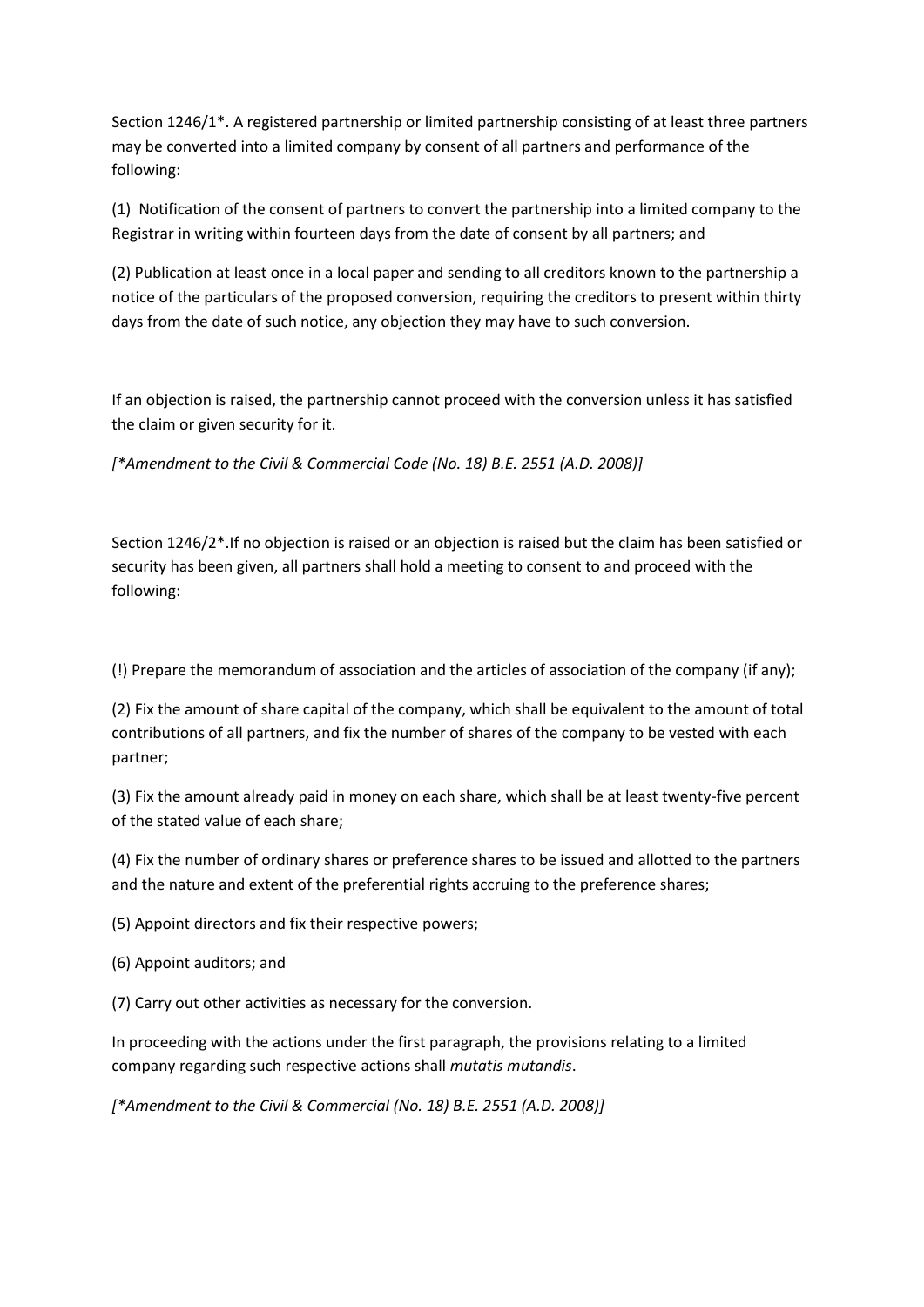Section 1246/3\*. The former managing partners shall deliver the business, property, accounts, documents and evidence of the partnership to the board of directors of the company within fourteen days after the consent by partners and the completion of actions under Section 1246/2.

If any partner has not paid in at least twenty-five percent of the price of any share or has not transferred ownership of any property or produced any document or evidence of exercise of rights to the board of directors, the board of directors of the company shall issue a letter demanding that the partner pay in the share price, transfer the ownership, or produce the document or evidence of exercise of rights, as the case may be, for the board of directors within thirty days from the date of receipt of the demand letter.

*[\*Amendment to the Civil & Commercial Code (No. 18) B.E. 2551 (A.D. 2008)]*

Section 1246/4\*. The board of directors of the company shall file with the Registrar an application to register the conversion into a limited company within fourteen days from the date of full compliance with Section 1246/3.

In applying for registration of the conversion, the board of directors shall also submit to the Registrar, together with the application for registration, the minutes of partner's meeting on consideration of consenting to and proceeding with the conversion of the partnership into a limited company under Section 1246/2, the memorandum of association, the articles of association, and the list of shareholders.

*[\*Amendment to the Civil & Commercial Code (No. 18) B.E. 2551 (A.D. 2008)]*

Section 1246/5\**.* After the conversion of the registered partnership or limited partnership into a limited company has been accepted for registration by the Registrar, the former registered partnership or limited partnership shall lose its status as a registered partnership or limited partnership under the Civil and Commercial Code and the Registrar shall make a note of such loss on the register.

*[\*Amendment to the Civil & Commercial Code (No. 18) B.E. 2551 (A.D. 2008)]*

Section 1246/6\*. After the registration for conversion of the registered partnership or limited partnership into a limited company, the company shall be vested with all the property, obligations, rights and responsibilities of the former registered partnership or limited partnership.

*[\*Amendment to the Civil & Commercial Code (No. 18) B.E. 2551 (A.D. 2008)]*